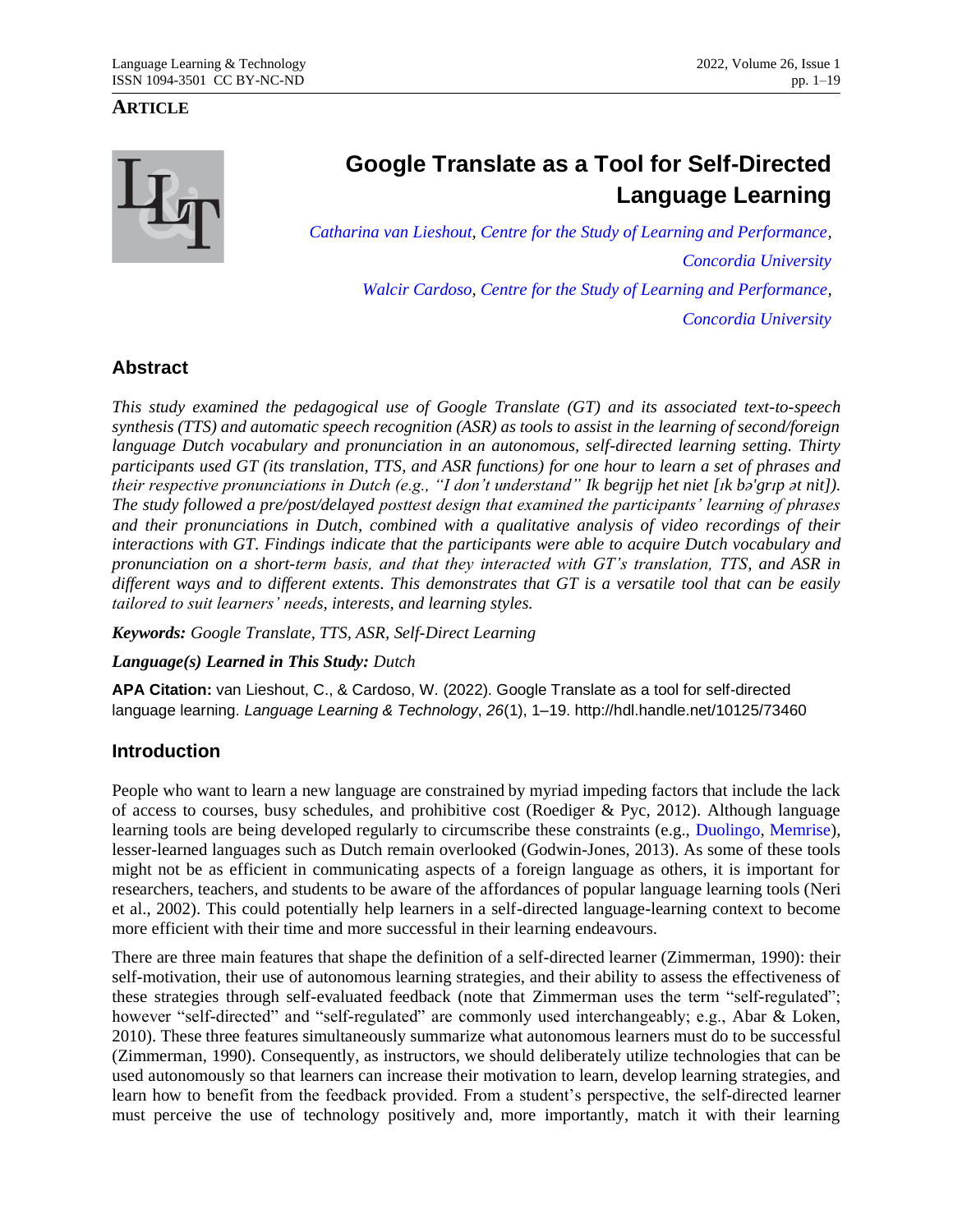#### expectations (Lai, 2013).

One tool that can fulfill the requirements for self-direct learning is Google Translate (GT), a nonpedagogical resource that is generally used for automatic translation purposes. However, it has many useful functions that have not been explored in a comprehensive way, including text-to-speech synthesis (TTS) and automatic-speech-recognition (ASR). This study is an investigation into the feasibility of using Google Translate in a self-directed language-learning context, emphasizing the tool's abilities to motivate learning, help students develop their autonomous learning strategies, and understand the types of feedback afforded by the technology. In this environment, the language-learning context is not centered in a classroom nor fully directed by a teacher; instead, it is in a context of self-directed learning.

#### **Background**

### **Self-Directed Learning**

In a self-directed learning (SDL) context, the learner is in charge of their own learning, as opposed to in a classroom setting where both the teacher and student are involved (Little, 1995). In this context, learners have the added responsibilities of keeping themselves accountable and making sure that they progress. Du (2013) argues that self-directed learning encourages motivation, critical thinking, self-evaluation skills, and instils interest in life-long learning (necessary in a global economy and information-centered society). This means that it is important that we are able to both self-teach and have the skills to do so effectively in order to succeed in life. According to Sert and Boynuegri (2017), a critical component of life-long learning is self-directed learning, which can be enhanced by technology. Interestingly, this idea coincides with one of Chapelle's (2001) criteria for selecting computer-aided instruction: strategy development, a criterion that refers to the likelihood that a technological tool will continue to be used by the participants (e.g., for language learning or their own personal development), beyond the confines of the research environment. This paper intends to examine one of these tools, which we believe has great potential to promote life-long learning and strategy development: Google Translate.

In a CALL context, learner autonomy (a component of SDL) can be defined as the learner's ability to know what is needed in terms of language learning, and their ability to accomplish these goals with the help of technology (Chik, 2018). Another important factor is motivation (Godwin-Jones, 2019). Zimmerman (2000) makes a connection between self-regulated learning and motivation. He claims that a learner's selfefficacy belief can act as the driving force to motivate their learning, discovering that highly self-efficacious and motivated learners, in a self-regulated context, produce higher academic achievements (Zimmerman, 2000). Therefore, the key is that learners must be able to follow the process of knowing what is needed, be motivated to act on that knowledge, and use technology to achieve it.

#### **Self-Directed Language Learning**

In the context of second/foreign language (L2) education, research on self-directed language learning is scarce, and it has mostly been done simultaneously as part of a language course. Accordingly, the research has often looked at the student's work outside of class time (Bahri & Mahadi, 2016; LaRocca et al., 1999) and, for this reason, cannot be classified as truly autonomous. However, these studies have a lot to offer in terms of knowledge on learner behaviour. One of the most common findings among this research is the learners' need for motivation (Mutlu & Eroz-Tuga, 2013). When perceived motivation is high, learners are more likely to engage in language-enhancing activities, particularly outside of the learning environment.

Another factor that impacts autonomous learning and which interacts with motivation is direction: when learners are given explicit directions to follow, their motivation increases, potentially resulting in learning (Mutlu & Eroz-Tuga, 2013).

#### **Self-Directed vs. Self-Regulated: What's in a Name?**

We use the term "self-directed" instead of "self-regulated" learning. Although the literature often refers to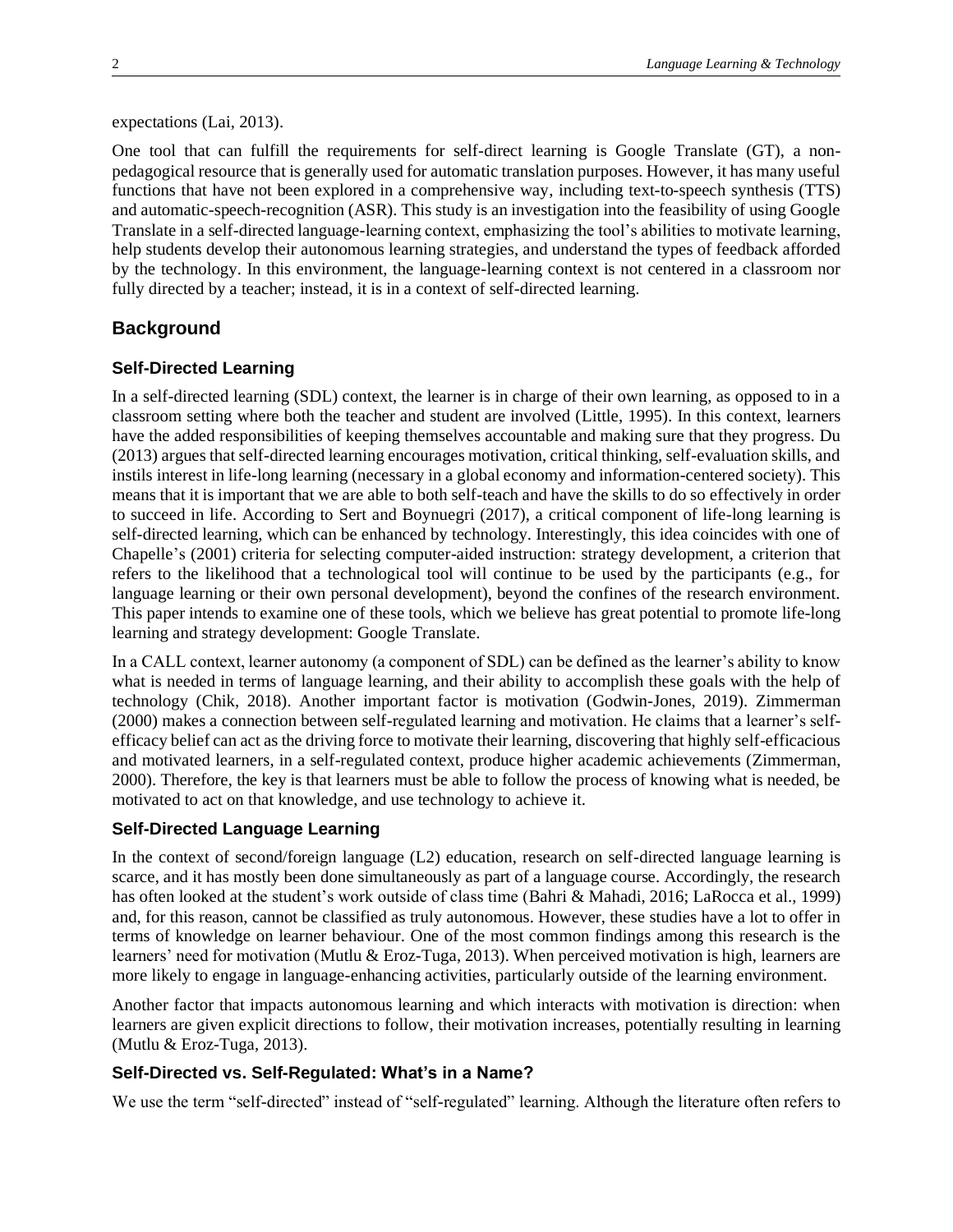the two constructs as semantically the same as they both involve active, controlled, and goal-directed behaviour, we adopt the term "self-directed" for convenience and because it is the most frequently used in the field of adult education (Cosnefroy & Carré, 2014).

### **Google Translate and Language Learning**

Technology has significantly altered the way we live and has created more opportunities for autonomous language learning (Godwin-Jones, 2019). In our study, we focus on one of these technologies, Google Translate (see forthcoming description of this tool and how it has been utilized in CALL research). To better examine the effects of Google Translate in SDL and compare learning among participants (it would be difficult to compare gains in vocabulary and pronunciation without isolating the technology and limiting the target learning elements), we have created a more controlled learning environment: a semi-self-directed learning setting. As such, it constitutes a mixture of purely self-directed learning, in which learners are in charge of all learning, and teacher-based instruction, where the teacher is in charge of some of the learning decisions. We refer to this as a "Teacher-Structured Self-Directed" learning environment, displayed in [Table 1,](#page-2-0) where we illustrate the responsibilities of teachers and learners across four learning components: objectives, learning tools, learning strategies, and time on task. For Teacher-Structured Self-Directed Learning, the objectives and the learning tools are provided (so that we can control the target tool and learning outcomes), but students (as self-directed learners) are given the freedom to discover their own learning strategies and manage their own time to learn, similarly to how they would experience these learning components in pure SDL.

#### <span id="page-2-1"></span><span id="page-2-0"></span>**[Table 1](#page-2-1)**

| <b>Learning Components</b> | <b>Self-Directed</b><br>Learning | <b>Teacher-Based</b><br><b>Learning</b> | <b>Teacher-Structured</b><br><b>Self-Directed Learning</b> |  |
|----------------------------|----------------------------------|-----------------------------------------|------------------------------------------------------------|--|
| Objectives                 | Learner                          | Teacher                                 | Teacher                                                    |  |
| Learning Tools             | Learner                          | Teacher                                 | Teacher                                                    |  |
| <b>Learning Strategies</b> | Learner                          | Teacher                                 | Learner                                                    |  |
| Time on task               | Learner                          | Teacher                                 | Learner                                                    |  |

*Teacher-Structured Self-Directed Learning*

To determine its feasibility in an autonomous learning context, we examined the following two language features of Dutch: vocabulary and pronunciation.

#### *Vocabulary*

According to Nation (2003), vocabulary teaching should be tackled by a four-pronged approach: learning through meaning-focused input, meaning-focused output, deliberate learning (i.e., focus on form), and fluency development. While meaning-focused input targets listening and reading practice, meaning-focused output encourages students to concentrate on communicating through speaking and writing. Based on Nation's recommendation, this study includes learning that emphasizes meaning-focused input (e.g., translating and listening to Dutch using GT's TTS), meaning-focused output (e.g., speaking/repeating a recently-learned phrase via ASR) and deliberate learning (e.g., taking notes on how words/phrases are spelled and pronounced), thereby addressing three items in Nation's approach to vocabulary instruction.

The literature has some evidence that the use of technology can assist in vocabulary learning. Liu and Lin (2016), for example, compared the affordances of computerized versus manual dictionaries and found that vocabulary-learning was significantly higher when participants used an electronic pop-up dictionary in comparison with looking up a word in a dictionary. Through this technology-enhanced method, students encountered more new words and consequently had more opportunities to acquire them. Based on these optimistic findings, in the current study, participants used Google Translate, a tool that has the potential to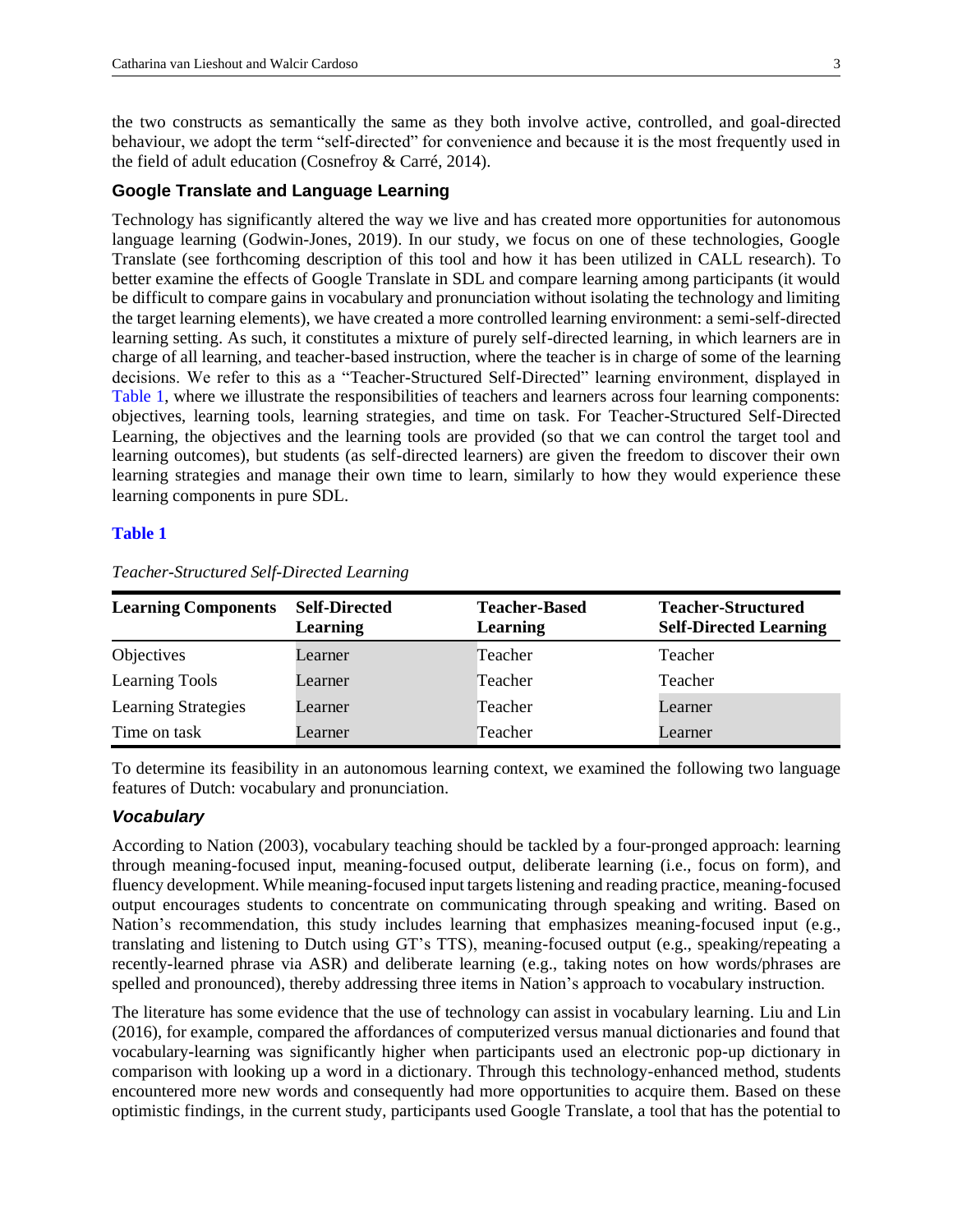offer abundant opportunities for learners to encounter (and consequently learn) new words and phrases.

#### *Pronunciation: Input, Output and Feedback*

To know a word in an L2 includes much more than understanding its meaning. According to Nation (2003), this knowledge also includes knowing how the word is pronounced. To evaluate how this component of word knowledge is used in CALL, Neri et al. (2002) conducted a comprehensive analysis of multiple programs according to three pedagogical requirements for pronunciation: access to vast amount of input to contextualize the learning objectives, multiple opportunities to practice output, and feedback capabilities. In a number of studies, immediate feedback was considered to be the most effective form of feedback for listening comprehension and oral activities (Shu-Ping et al., 2012). Accordingly, in the current study, we adopt ASR and TTS, which offer students immediate feedback via orthography (provided implicitly, as will be discussed later). However, we acknowledge that in the context of GT and its speech-related capabilities, the immediate feedback remains limited, as the participants must learn to interpret the orthography as feedback.

An important aspect in pronunciation studies is to determine how its acquisition can be measured and assessed. According to Derwing and Munro (2009), there are three measures to assess learners' pronunciation: intelligibility, comprehensibility, and accentedness. Intelligibility is defined as "the degree of a listener's actual comprehension of an utterance" (p. 478), while comprehensibility is "the listener's perception of how easy or difficult it is to understand a given speech sample" (p. 479). Finally, accentedness is often defined as "the way in which speech differs from the local variety of [that speech]" (p. 476). Adopting a similar holistic approach to assess pronunciation, these measures allow us to investigate to what degree Google Translate and its TTS and ASR features impact the pronunciation of L2 Dutch learners in an SDL setting.

### **Text-to-Speech: Access to Increased and Enhanced Input**

TTS software reads written text out loud, thus allowing learners to receive input that can be enhanced in terms of quantity and quality (see Liakin et al., 2017a for details). According to Nation (2003), access to increased and enriched input is often an issue in L2 (particularly *foreign*) learning contexts, and even more so for lesser-taught languages such as Dutch (the target language for this study), especially when native or fluent speakers are not accessible.

According to Chapelle (2003), input enhancement techniques such as repetition are key to L2 learning. In the context of vocabulary, it has been reported that students need to review or be exposed to the target words between two to ten times to successfully recall them (Yeh, 2014). TTS affords learners with an unlimited amount of access to the input and ample opportunities for repetition/practice. For pronunciation, we are not aware of any research on the amount of aural input and repetition necessary for successful learning.

Arguments have been made that TTS is not ready for use in language learning, particularly because of its limitations in terms of accuracy and naturalness (Handley, 2009). However, more recent studies confirm that, due to recent advances in speech synthesis, TTS is suitable as an L2 model for pronunciation learning at least for English pronunciation (Bione & Cardoso, 2020). This is especially true in foreign language contexts where access to the L2 is limited.

#### **Automatic Speech Recognition: Opportunities for Output and Feedback**

ASR converts natural speech into text. From an L2 perspective, research suggests that learners are willing to use the technology for oral practice because they seldom have enough opportunities for speaking practice (output; LaRocca et al., 1999). These opportunities for practice create multiple opportunities for learners to receive and, we hypothesize, interpret feedback. Many studies emphasize the importance of feedback provided to students through ASR, as it can empower them to learn autonomously (LaRocca et al., 1999; Liakin et al., 2017b).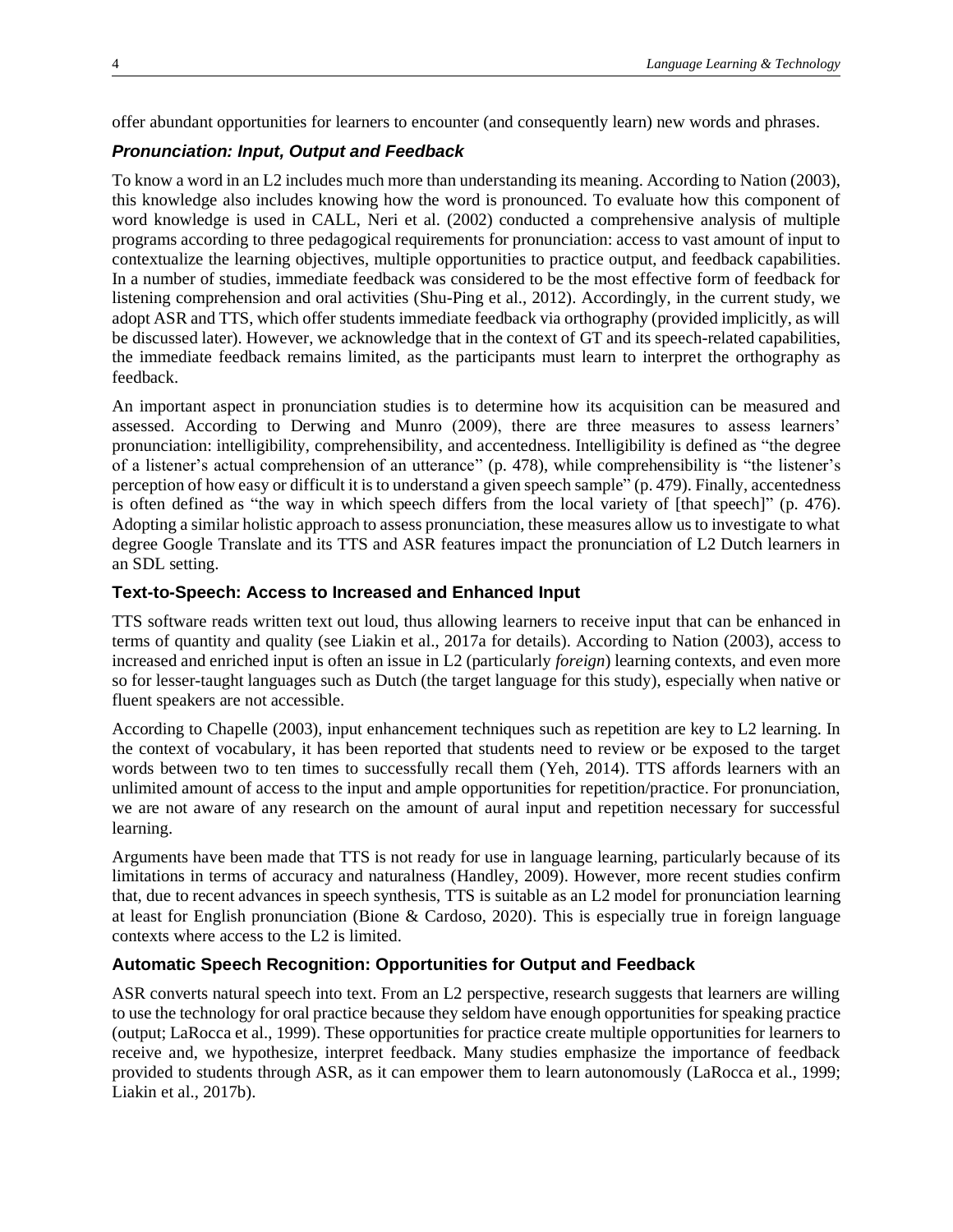Not only does ASR create additional opportunities to practice autonomously and provide learners with the chance to receive feedback (e.g., via a comparison of the ASR transcriptions of their oral attempt with their intentions), it also positively affects their learning outcomes in pronunciation. In Liakin et al. (2014), for instance, participants who used ASR to learn the French vowel /y/ outperformed those in a control group. Students also recognize the pedagogical value of ASR, as they believe its use improves their pronunciation performance (Liakin et al., 2014), boosts their motivation (LaRocca et al., 1999), and increases their overall enjoyment in the classroom (Chiu et al., 2007). Since learners perceive ASR as useful and enjoyable, it is possible to conjecture that these traits will motivate them to use the tool more regularly. We interpret these traits as instantiations of motivation, as if learners perceive the tool as useful and enjoyable, that might trigger an increase in motivation to learn.

In a study focused on learners' perceptions of TTS and ASR, Liakin et al. (2017b) analyzed their data based on Dickerson's (2015) model for pronunciation teaching. This model suggests that the development of prediction skills (using orthography) can lead to improvements in perception (via TTS) and oral production (via ASR). Prediction is assumed to be the result of the establishment of grapheme-to-phoneme rules (e.g., that orthographic "ea" is pronounced /i/ in English), obtained through exposure to input (TTS) and oral practice (ASR). The researchers investigated learners' perception of these technologies in an autonomous environment in which French students learned how to perceive and produce French /y/ autonomously. They found that learners met many of the criteria set for effective L2 learning (e.g., multiple chances for output practice and building prediction skills), suggesting that TTS and ASR may be suitable for use in a selfdirected learning context. The present study adopts Dickerson's (2015) view by combining translation, TTS and ASR and applying it to self-directed L2 learning.

It is important to emphasize that teachers and learners should rely on the tools that are most practical and that address their learning needs and goals (Yoshida, 2018). This highlights the importance of TTS and ASR: they are practical and relevant to the self-directed learning context and specifically address vocabulary building and pronunciation. What if the two technologies were combined and used in a selfdirected learning setting? This scenario can be created using Google Translate.

### **Google Translate**

<span id="page-4-0"></span>Google Translate is an instant translation tool that can be accessed via a web browser or a software application. Using both TTS and ASR, it can translate words, phrases and full texts from one language to another. As illustrated in [Figure 1,](#page-5-0) on the left side of their screen, GT users can choose their desired language in the textbox by pressing the drop-down arrow (A). Next, they will move to the right side of their screen and choose the language of translation, again using the drop-down menu (B). Once the user has entered the text they wish to have translated in the left textbox (C), GT makes an instant translation (D). The tool also features a phrasebook option, which automatically saves the translation in a glossary when users press the star icon above the translated text (E).

GT uses TTS technology to read the original or translated text out loud. Users can use the TTS function by clicking on the speaker icons that appear in both the original and translated textboxes (F). ASR is activated by pressing the microphone icon in the left textbox (G). The message then immediately appears in the textbox (C) and is translated.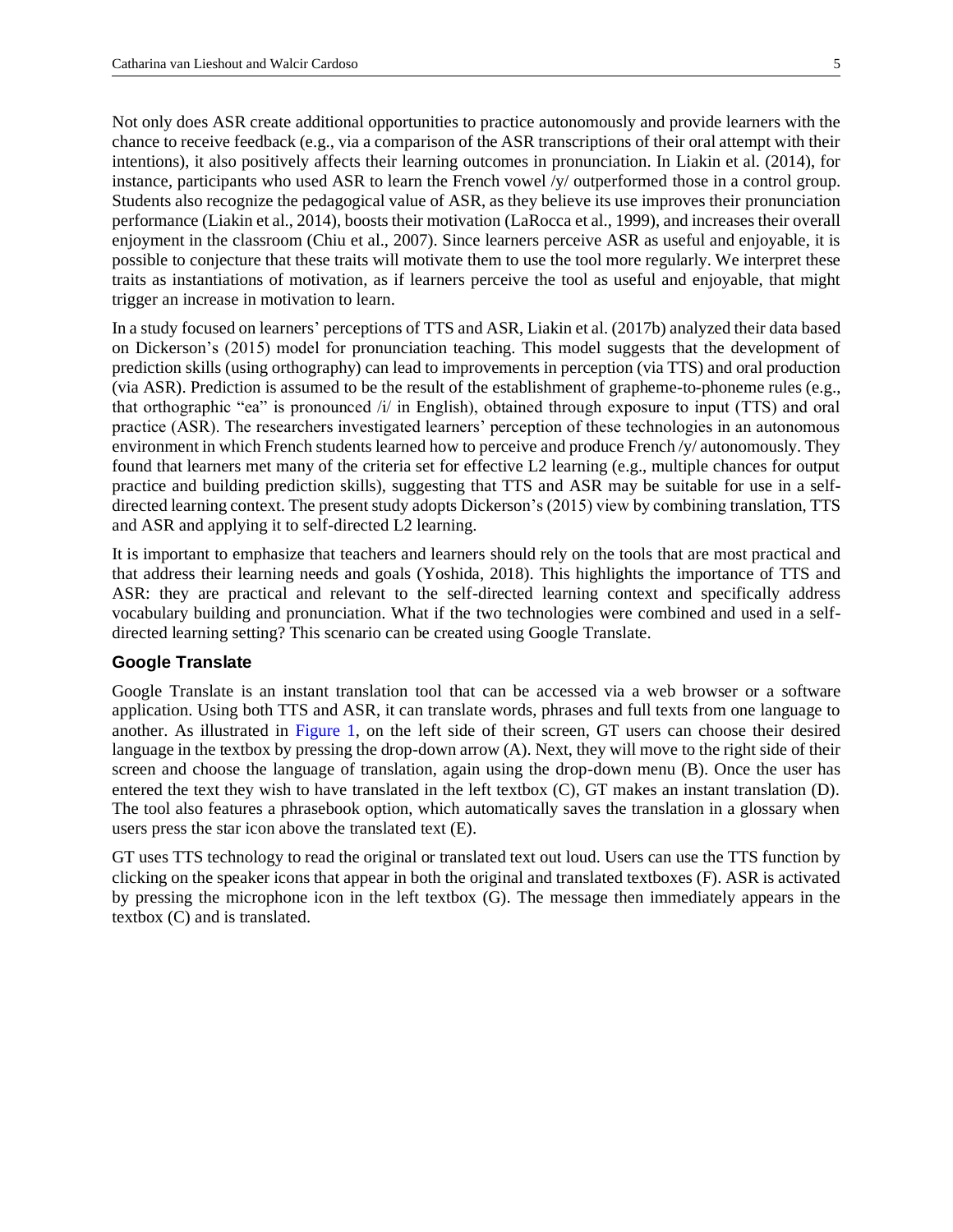### <span id="page-5-0"></span>**[Figure 1](#page-4-0)**

*Features of Google Translate*



We are not aware of any empirical studies that examine the quality and authenticity of GT's speech output and recognition. However, Bione and Cardoso (2020) evaluated a popular TTS-generated voice in terms of its speech quality, ability to be understood by L2 users, and potential for focus on specific language forms. They concluded that TTS systems have the potential to be used as pedagogical tools for L2 learning, particularly in English as a *foreign* language settings, "where natural occurrence of the target language is limited or non-existent" (p. 169). This generalization applies to the proposed GT-assisted SDL learning environment, in which natural occurrence of the target language is non-existent.

Studies using GT as a translator abound in the literature, with the majority suggesting that it is a helpful tool, particularly because it is easily accessible and free (e.g., Leite et al., 2016). Although some recognize that GT provides intelligible and acceptable translations (Groves & Mundt, 2014), others caution against its use because its output is not often accurate (Pollitt, 2014). Another important factor to consider when using GT as a translator is the input and output language selection. Some languages, such as English, are far more developed on GT than lesser-known languages. Therefore, the accuracy and intelligibility of the output may vary from language to language.

Google Translate has also been used in schools. In Malaysia, for instance, Bahri and Mahadi (2016) examined how international students learn aspects of Malay using GT as a supplementary pedagogical tool. They discovered that GT was effective for vocabulary learning and the improvement of writing and reading. Interestingly, the authors concluded that students could benefit from GT in a self-directed learning environment if they were equipped with the appropriate knowledge to use it effectively. Building on this idea, the authors suggest that using GT in classroom activities could encourage learners to study independently and allow them to create their own strategies to work out language learning problems. Some of these suggestions influenced the design of the current study.

### **The Study**

Google Translate's ability to assist language learners in vocabulary and pronunciation learning needs to be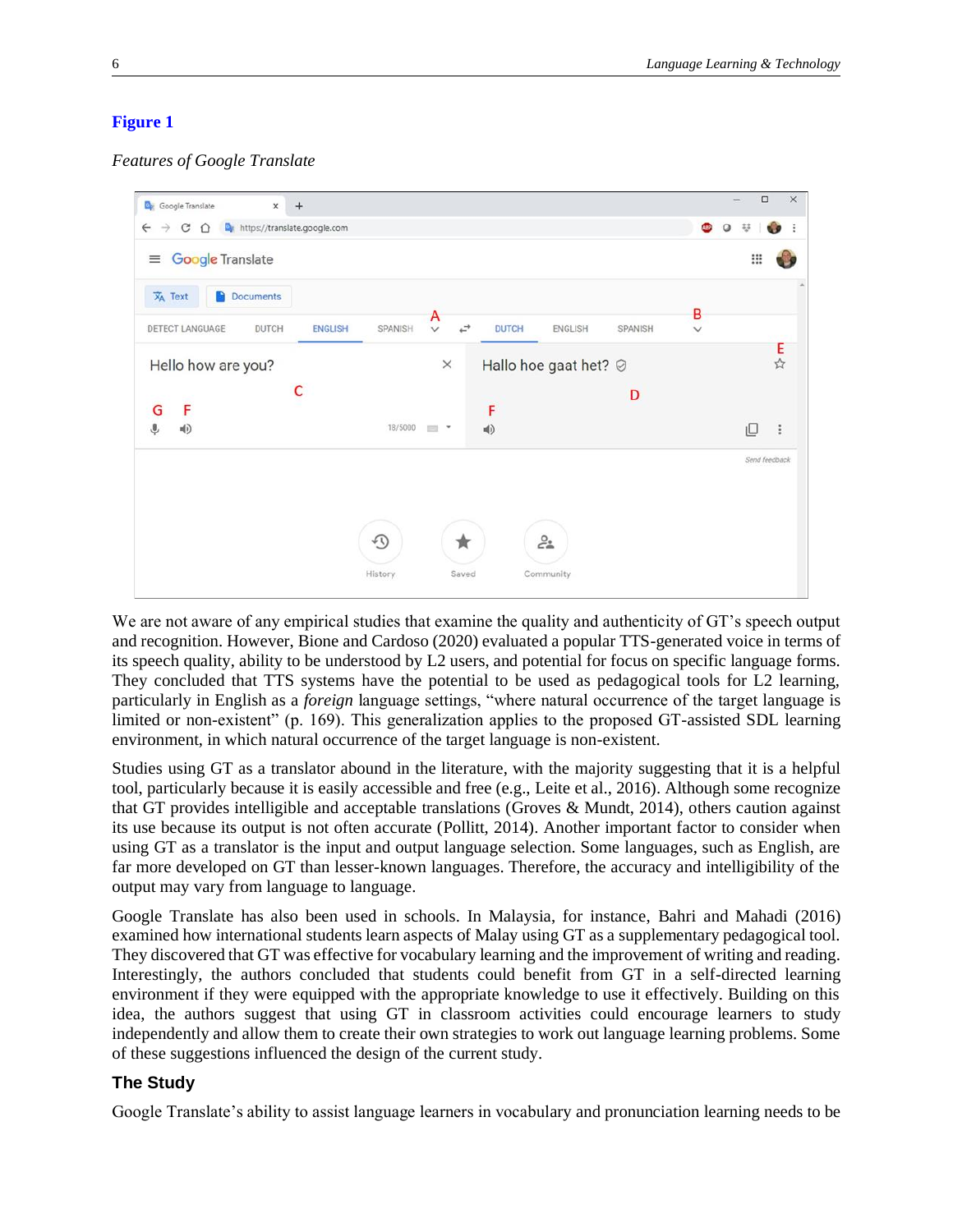explored for at least two reasons. Firstly, there has been a lack of research combining translation, TTS, ASR as learning tools; this would extend Dickerson proposal to a CALL context (i.e., one that emphasizes perceiving, producing, and predicting pronunciation patterns). Secondly, GT seems to be an optimal tool to address these gaps in the literature, as it meets most of the criteria set by Chapelle (2001) to endorse computer-assisted language learning: it is flexible (e.g., it can be adapted to one's learning style), it has potential to promote learning via increased and enhanced input and output practice (i.e., it has language learning potential), it has the ability to provide feedback (via the orthographic output of ASR), it encourages human-machine interactions which can have a positive impact on learners' autonomy and general wellbeing (positive impact), and it allows for strategy development (e.g., students learn the skills to learn Dutch via GT but they might continue to use it to learn about other languages).

To investigate different aspects of the feasibility and potential of using Google Translate as a pedagogical tool in a self-directed language learning (SDLL) context, the following research questions were explored:

- 1. To what extent can learners acquire Dutch phrases and their pronunciations after using Google Translate in a SDLL environment?
- 2. How do learners interact with Google Translate to learn an L2?

Based on the literature of SDLL (e.g., Little, 1995), it was hypothesized that participants would develop a basic level of lexical knowledge and become intelligible and comprehensible in orally producing the learned lexical items using GT. Building on the research on individual differences (e.g., Dörnyei, 2005), we also predicted that the participants would discover individual ways to interact and learn from (and with) the technology.

### **Methods**

#### **Participants: Dutch Learners and Raters**

Thirty adults participated in the study (9 males, 21 females; Age: 18-35). They came from various language families (e.g., English, Kannada, Arabic, from a total of 13 languages) and educational backgrounds, and had no previous knowledge of Dutch, nor were they familiar with German or Scandinavian languages. Participants' use of Google Translate prior to the study was reported, on average, as 3.8 out of 6 (where /6 constitutes the highest level of use) with a standard deviation (SD) of 1.4. They used GT mostly for translations and were not aware of its speech capabilities. On average, participants rated the phrase "I enjoy working with technology"  $4.9/6$  (SD = 1.0), and the question "How interested are you in learning new languages?"  $5/6$  (SD = 1.0). Eight of the thirty participants reported that they had tried to learn a language on their own before using tools such as grammar books and Duolingo.

The raters were three Dutch native speakers with no previous experience in this type of research. They were two males (both with degrees in trades), and one university-educated female. They all speak English as an L2 and currently live in Canada.

#### **Materials: Objectives List**

During the experiment, the participants were provided with a list of 10 learning "objectives" that they should accomplish within the allotted 60 minutes (see [Appendix A\)](#page-16-0). These objectives (e.g., learn how to say "hello" in Dutch) were selected by the researchers and provided in English. The objectives were selected based on their usefulness in real-world scenarios and their status as beginner-level phrases (Thering, 2018). Since our participants had no prior knowledge of Dutch, we did not include complex structures to avoid issues associated with items that follow "developmental sequences" (see Pienemann, 2007).

The last objective ("Choose your own phrase to learn in Dutch") was chosen to allow the participants the freedom of choosing and learning their own expression. This also gave us a unique utterance for the assessment of intelligibility (a transcription task), as we cannot utilize any of the other utterances since the raters will already be familiar with the nine learning objectives, therefore delegitimizing the transcription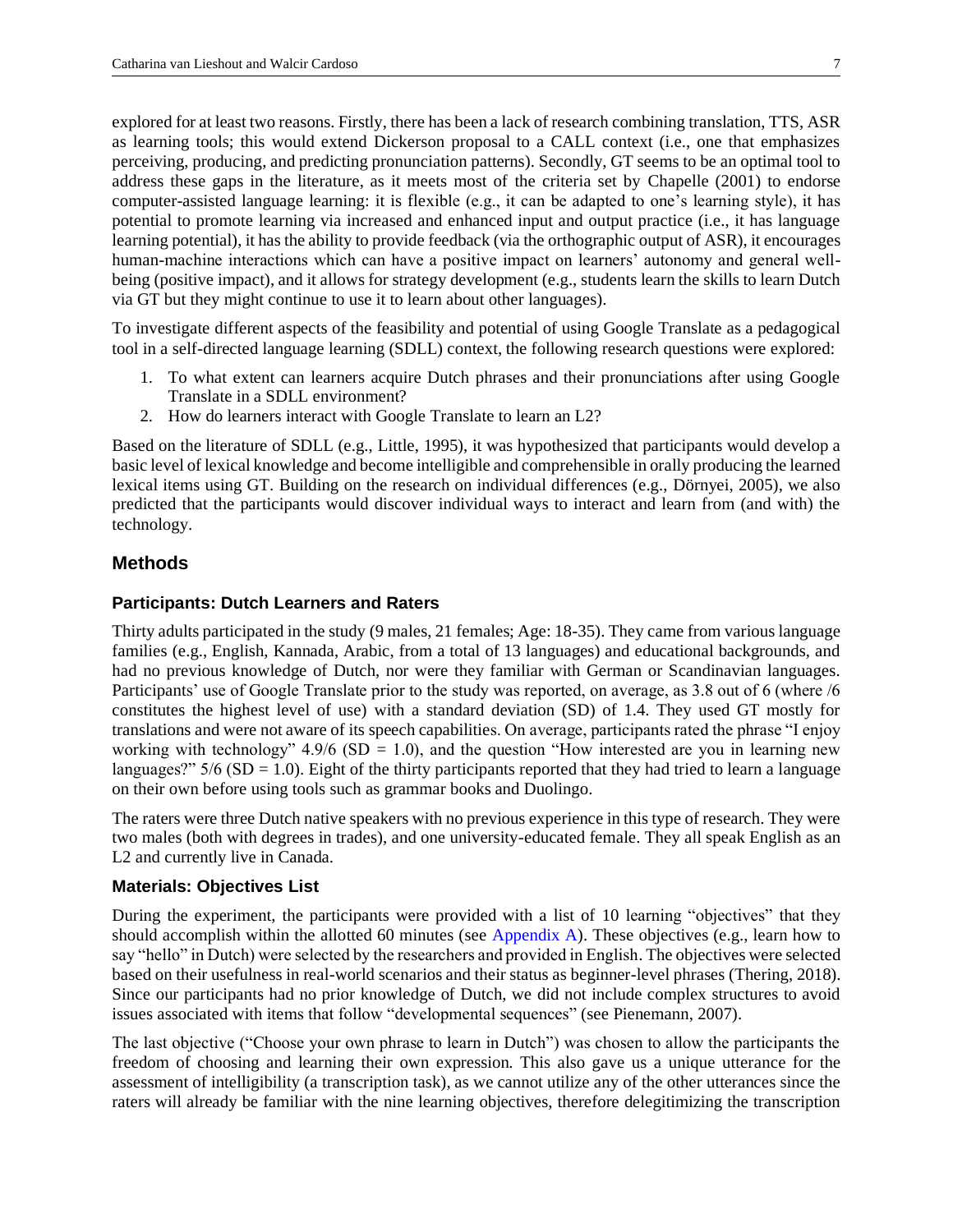task. Some of the phrases selected by the participants included "Good morning" and "I am a student." GT was able to accurately translate these phrases from English to Dutch.

### **Instruments**

### *Questionnaire*

A demographic questionnaire was used to collect the participants' background information, including the languages they speak, whether they had learned a language in a self-directed manner, if they had used GT previously, and their educational background [\(Appendix](#page-17-0) B).

### <span id="page-7-0"></span>*Tests: Pronunciation and Vocabulary*

A pretest was used to ensure that the participants had no previous knowledge of Dutch; it asked participants to produce orally the target 10 learning objectives. The same test was then used for the immediate and delayed posttests.

### **Procedure**

Participants were asked to sign an informed consent form and fill out a demographic questionnaire before engaging in the study. They first completed the pretest, which was audio-recorded, and were then given a 5-minute tutorial on how GT works (e.g., how to translate a phrase, listen to it in TTS, and test their pronunciation using ASR). The participants were then provided with the objectives list and given one hour to complete the assigned goals. As instructed (but also attested in audio and video recordings), all participants translated from English to Dutch. The participants were video-recorded by a camera on a tripod throughout the experiment.

At the end of the experiment, the posttest was administered, in which the participants were asked to produce orally the target Dutch phrases presented to them in random order, which was audio-recorded. They were then asked to participate in a semi-structured audio-recorded interview with the main researcher so that they could provide an account of their learning experience (these findings will be reported in a separate article). Finally, approximately two weeks after the initial research was completed, a delayed posttest was performed, consisting of procedures similar to the ones described for the posttest. Participants were asked to not practice the phrases they learned or engage in any Dutch language learning between the posttest and delayed posttest.

### **Data Analysis**

### *Questionnaire*

The questionnaire was used to support and further develop the data found via the tests and recordings.

### *Tests: Pronunciation and Vocabulary*

The pretests were analyzed using descriptive statistics (via the computation of means and standard deviations) to ensure that the participants were suitable candidates. Following Derwing and Munro's (2009) approach to assessing L2 pronunciation holistically, three Dutch native speakers (raters) transcribed and rated the posttest audio to analyze intelligibility (how much was actually understood by the raters, via the transcription of the personalized, unique phrase in the learning "objectives"), comprehensibility (how much the raters believed they could understand the participant), and accentedness (how accented the target speech was). Comprehensibility and accentedness were rated on a 1-6 scale, where 1 meant "incomprehensible" or "very accented" and 6 "completely comprehensible" or "not accented at all" respectively.

The same three raters transcribed the last participant-selected objective. The transcribed phrases were rated 1 when wrong, 3.5 when partially correct, and 6 when correct (these 1-6 values were selected to comply with the scale used for the other pronunciation measures). The scores from the raters were then analysed statistically (means and standard deviations or t-tests to determine pre-posttest improvements). The same procedures were used to compute the delayed posttest results.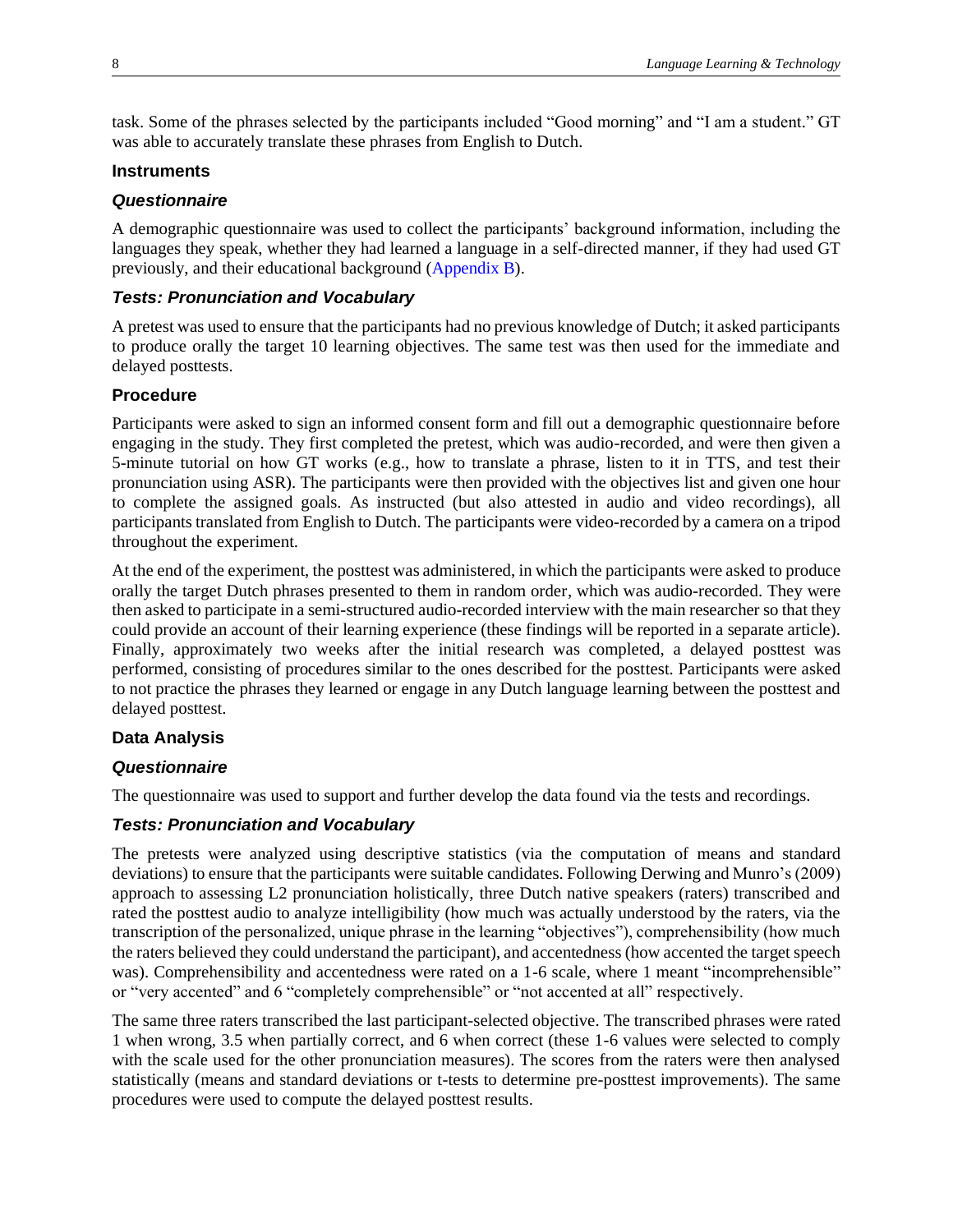Vocabulary learning on the two posttests was determined by two judges who independently rated each utterance using a 0-1 scale: 0 was used for fully incorrect phrases (or no answer), 0.5 for partially correct, and 1 for correct. The results for pronunciation and vocabulary development were used to answer research question 1.

#### *Video-Recordings*

Video-recordings of the participants' experiences were watched, described and analyzed for the different strategies that they used to achieve the objectives: to learn a set of phrases and their pronunciations in Dutch using GT. The analysis was guided by the following questions: How many times did the participants listen to the TTS? How many times did they repeat after they heard the synthesized voice? How often did they use the ASR? How many times did they practice the phrase without using TTS or ASR? If the participants created their own learning strategy, what was it? This data was used to answer research question 2.

### **Results**

#### **Research Question 1**

To determine vocabulary learning, the Dutch phrases that were learned and recalled on the tests were calculated by two raters using 0 for incorrect, 0.5 for partially correct, and 1 for correct, for each target item. The inter-rater reliability among these raters was calculated using intraclass correlation procedure:  $ICC(2, 2) = .98$  for the posttest, and  $ICC(2, 2) = .98$  for the delayed posttest. For problematic cases, raters discussed and agreed on each of the discrepancies (32 items from 600 tokens; 5.33%) and arrived at a consensus.

Each participant had zero knowledge of the target phrases at the pretest and so there was no need for a pretest-posttest comparison, as the gains in vocabulary knowledge were robust, going from no knowledge (0/10) to almost full acquisition of the ten target items (9.5/10). However, from posttest ( $M = 9.5/10$ ,  $SD =$ 1.5) to delayed posttest (DPT) ( $M = 5.4/10$ ,  $SD = 4.5$ ), t-test results showed that there was a significant decrease in the amount of vocabulary retained,  $t(29) = 14.54$ ,  $p = .001$ . A summary of the results is shown in [Table 2.](#page-8-0)

### <span id="page-8-1"></span><span id="page-8-0"></span>**[Table 2](#page-8-1)**

*Vocabulary Gains: Mean Scores*

| <b>Measures</b> | Pretest /10 | -SD | Posttest /10 | <b>SD</b> | <b>DPT</b> /10 | -SD |
|-----------------|-------------|-----|--------------|-----------|----------------|-----|
| Phrases learned |             | N/A | uς           |           |                |     |

Our findings suggest that L2 learners can successfully acquire vocabulary (and related pronunciation) when learning Dutch as a foreign language using Google Translate. Although this robust improvement was not sustained over the delayed posttest, 54% of the target phrases were retained.

<span id="page-8-2"></span>Pronunciation was only measured for the posttest because the delayed posttest was affected by vocabulary loss (as mentioned above), consequently affecting the raters' ability to assess the participants' pronunciation at that stage. In addition, the raters already knew the target phrases and vocabulary used in the immediate posttest, consequently biasing their judgments at a later pronunciation assessment. As seen in [Table 3,](#page-9-0) there was substantial improvement in all three pronunciation components (comprehensibility, accentedness and intelligibility) from pretest to posttest as participants had no initial knowledge of Dutch pronunciation. Consequently, t-tests were not appropriate to measure the improvements observed. These results suggest that, considering the speech data collected immediately after the treatment of the 10 target phases, the Dutch-learning participants became orally comprehensible (4.2/6), had little foreign accent (5/6) and were deemed intelligible (5.2/6) by the three raters.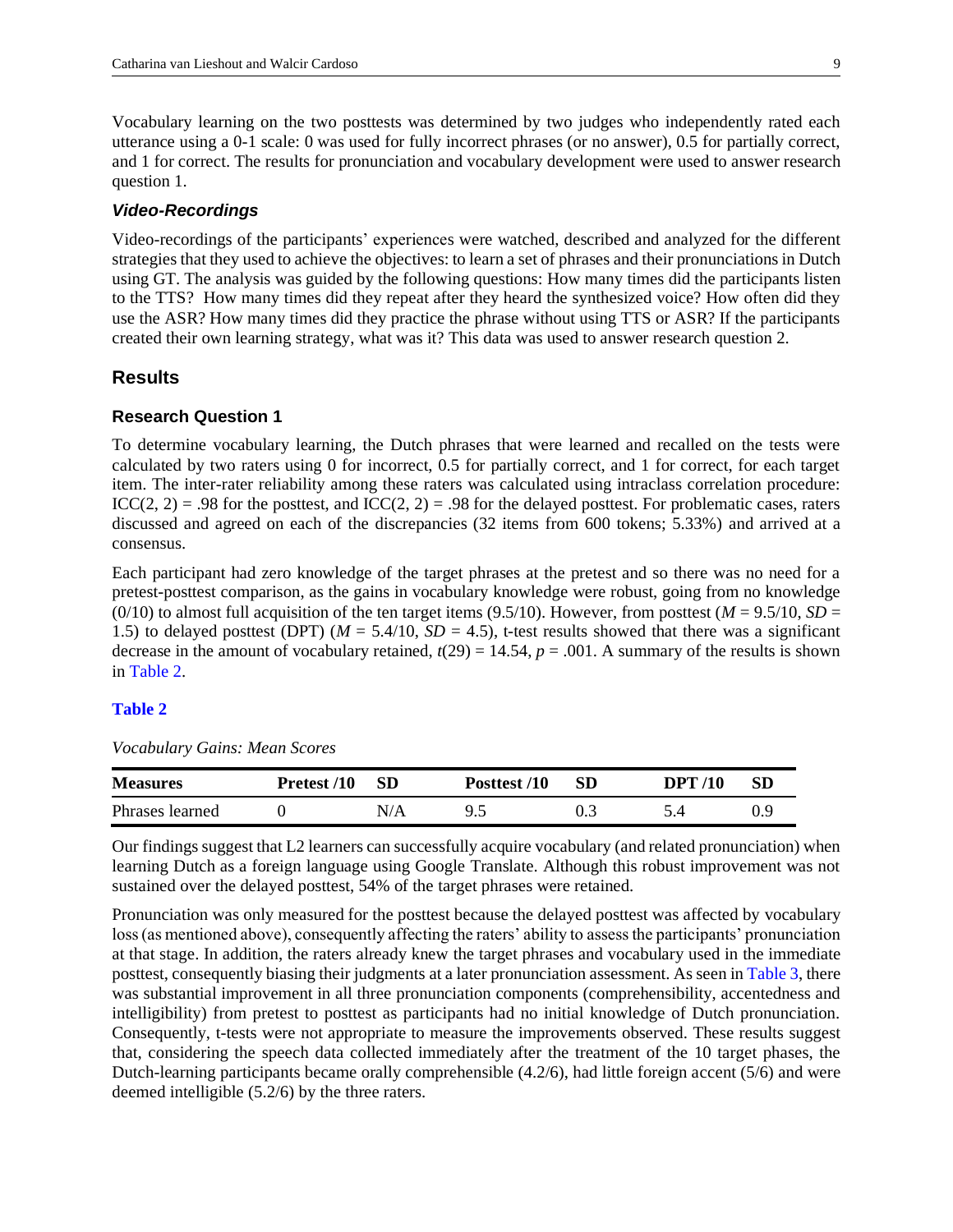#### <span id="page-9-0"></span>**[Table 3](#page-8-2)**

| <b>Measures</b>   | Pretest /6 | SD  | Posttest /6 | SD  |
|-------------------|------------|-----|-------------|-----|
| Comprehensibility |            | N/A | 4.2         |     |
| Accentedness      |            | N/A | 5.0         | 1.2 |
| Intelligibility   |            | N/A | 5.2         | 12  |

*Learner Pronunciation: Mean Scores*

### **Research Question 2**

<span id="page-9-1"></span>To answer this question, video data of the learners' interactions with Google Translate were analyzed. Ten different kinds of interactions with the technology, referred to as "learning strategies", were observed. For each participant, the number of times they listened to the TTS, repeated after the TTS, used the ASR, and practiced without either technology (No Prompt Practice) was recorded. The general patterns generated ten strategies, which are summarized in [Table 4.](#page-10-0) For example, the eight participants in TTS-RP-ASR listened to the TTS 121.4 times  $(SD = 57.2)$ , repeated (RP) after the TTS 67.1 times  $(SD = 41.8)$ , used the ASR 120 times ( $SD = 30.9$ ), and finally engaged in No Prompt Practice 121.4 times ( $SD = 43$ ). The No Prompt Practice is defined as a repetition of the target phrase by the participant, without the use of TTS and ASR. It should be noted that these were the participants' dominant learning strategies, as they also borrowed actions from the other strategies as well as used non-technology related approaches. For instance, while most participants used paper to varying extents (e.g., to write words and their pronunciations), one chose not to use any paper to help them learn the words. Interestingly, two participants used a chanting method in which they orally repeated the target word or phrase several times to memorise them.

Sixteen participants were categorized into two different learning strategies, containing eight participants each. In the first most commonly-used strategy, participants listened to the TTS, repeated after they heard the synthesized voice (RP), and then proceeded to try the ASR (TTS-RP-ASR). The participants in the second most commonly-selected strategy listened to the TTS and immediately afterwards tried the ASR (TTS-ASR), without orally imitating/repeating the TTS voice.

Twelve participants were sorted according to six different learning strategies, each containing two participants. The first pair of participants used a strategy similar to the TTS-ASR approach but added selfpractice (SP; e.g., repeated the target phrase to themselves), using neither the TTS nor the ASR to selfassess their attempt (TTS-ASR-SP). The next pair used a TTS, repetition, and self-practice approach; minimal ASR was used (TTS-RP-SP). The participants using the ½ TTS ½ ASR strategy split their time initially only engaging the TTS and then abandoning it to work with the ASR. Two further participants attempted to predict the pronunciation (Pr) of the word or phrase before they listened to the TTS. They then repeated after the TTS and attempted the ASR (Pr-TTS-RP-ASR). The next two participants split up each phrase and used the TTS for each individual word (W), then repeated and tried the ASR function (TTS(W)- RP-ASR). The subsequent pair of participants worked in silence writing down the translation of each word, then later listened to the TTS and attempted to pronounce it using the ASR (WR-TTS-ASR). The remaining two participants used unique strategies that were not used by any other participant. These strategies included: to listen to and repeat after the TTS for the first half of the session and attempt pronunciation with the ASR during the last half, or to type in all phrases while speaking simultaneously with the TTS (TTS- (S)RP), accompanied by ASR practice.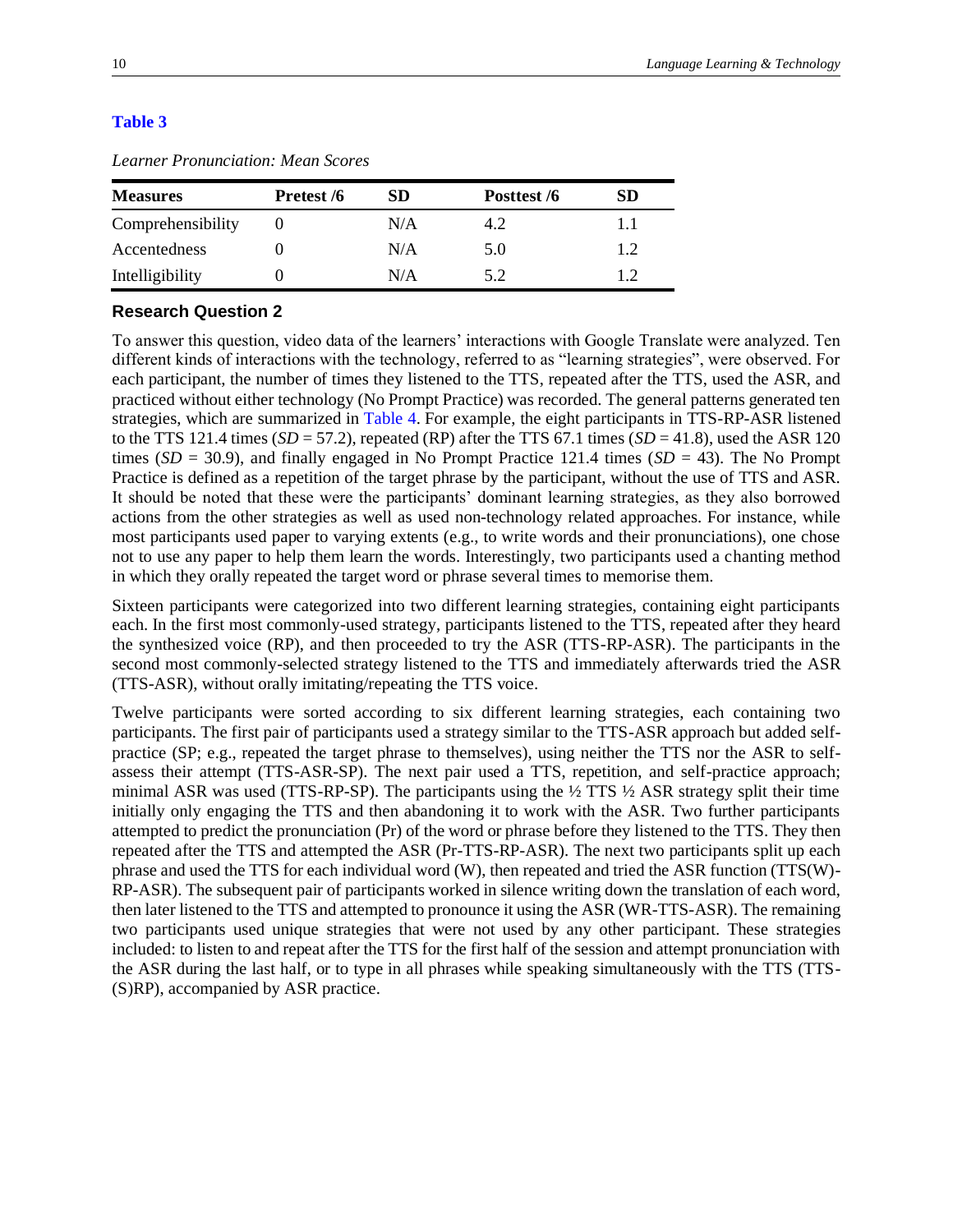#### <span id="page-10-0"></span>**[Table 4](#page-9-1)**

*Learner Strategies While Interacting with Google Translate*

|                                   |                  | <b>TTS</b><br><b>Listens</b> | <b>TTS</b><br><b>Repeats</b> | <b>ASR</b><br><b>Use</b> | <b>No Prompt</b><br><b>Practice</b> |
|-----------------------------------|------------------|------------------------------|------------------------------|--------------------------|-------------------------------------|
| <b>Learning Strategy</b>          | $\boldsymbol{n}$ | M/SD                         | M/SD                         | M/SD                     | M/SD                                |
| <b>TTS-RP-ASR</b>                 | 8                | 121.4/57.2                   | 67.1/41.8                    | 120/30.9                 | 121.4/43                            |
| <b>TTS-ASR</b>                    | 8                | 86.4/25.3                    | 8.8/8.7                      | 124.9/55.8               | 15.4/28                             |
| TTS-ASR-SP                        | $\overline{2}$   | 72.5/6.4                     | 11.5/7.8                     | 70.5/36.1                | 268/130.1                           |
| TTS-RP-SP                         | $\overline{2}$   | 105/8.5                      | 60/2.8                       | 18.5/2.1                 | 261.5/37.5                          |
| $\frac{1}{2}TTS - \frac{1}{2}ASR$ | $\overline{2}$   | 99.5/16.3                    | 1/1.4                        | 135.5/58.7               | 13.5/19.1                           |
| Pr-TTS-RP-ASR                     | $\overline{2}$   | 104.5/12.0                   | 74.5/19.1                    | 89.5/50.2                | 303/141.4                           |
| $TTS(W)$ -RP-ASR                  | $\overline{2}$   | 117.5/78.5                   | 55/65.1                      | 49/21.2                  | 21/28.3                             |
| WR-TTS-ASR                        | 2                | 60/11.3                      | 0.5/0.7                      | 151/46.7                 | 8/11.6                              |
| 1/2TTS-RP-1/2ASR                  | 1                | $119/-$                      | $79/-$                       | $70/-$                   | $112/-$                             |
| TTS-(S)RP-ASR                     | 1                | $123/-$                      | $51/-$                       | $44/-$                   | $113/-$                             |

*Note.* Mean and Standard Deviation are calculated from the total amount of times each participant engaged in the action. The acronyms used are: TTS (text-to-speech), ASR (Automatic speech recognition), RP (repeated practice), SP (self-practice), ½ TTS (half time on TTS, alternating between the two technologies), ½ ASR (half time on ASR, alternating between the two technologies), TTS(W) (TTS used for individual words), Pr (predicted pronunciation, without TTS assistance), WR (writing, taking notes), TTS-(S)RP (simultaneous repetition with the TTS output).

These results indicate that the participants used a variety of strategies to learn with Google Translate, but seemed to prefer TTS-RP-ASR and TTS-ASR.

### **Discussion**

Below, we provide a discussion of the main findings regarding GT's ability to promote the learning of L2 Dutch phrases and associated pronunciations, as well as the learning strategies they utilized during its use.

#### **Vocabulary and Pronunciation Learning**

There was a substantial learning gain in vocabulary as participants scored an average of 9.5/10 on the immediate posttest. This score was accompanied by a strong inter-rater reliability rating, which informed us that the raters had little difficulty in assessing the participants' speech, thus increasing the reliability of the results. Our findings show that Google Translate, in combination with its two speech technologies, has the ability to be an effective learning tool, at least in terms of "short term learning." Unfortunately, there is not much literature to attest to the hypothesis that both TTS and ASR are effective tools for short-term vocabulary learning, but the CALL literature indicates that when the pedagogical intervention is brief, as was the case in the current study, some of the learning is ephemeral (e.g., Roediger & Pyc, 2012; see also Chukharev-Hudilainen & Klepikova, 2017 for evidence that repetition over a sustained period may increase learners' long-term vocabulary retention).

From posttest to delayed posttest, there was a significant decline in vocabulary retention. It is important to note, however, that participants were still able to recall, on average, over 50% (5.4/10) of the target Dutch phrases two weeks after their one-hour (and only) GT-based learning session, without any further practice. To examine the lasting learning effects of GT, the participants were asked not to engage in any GT-based practice until they completed the delayed posttest. This decrease can be explained by the fact that the study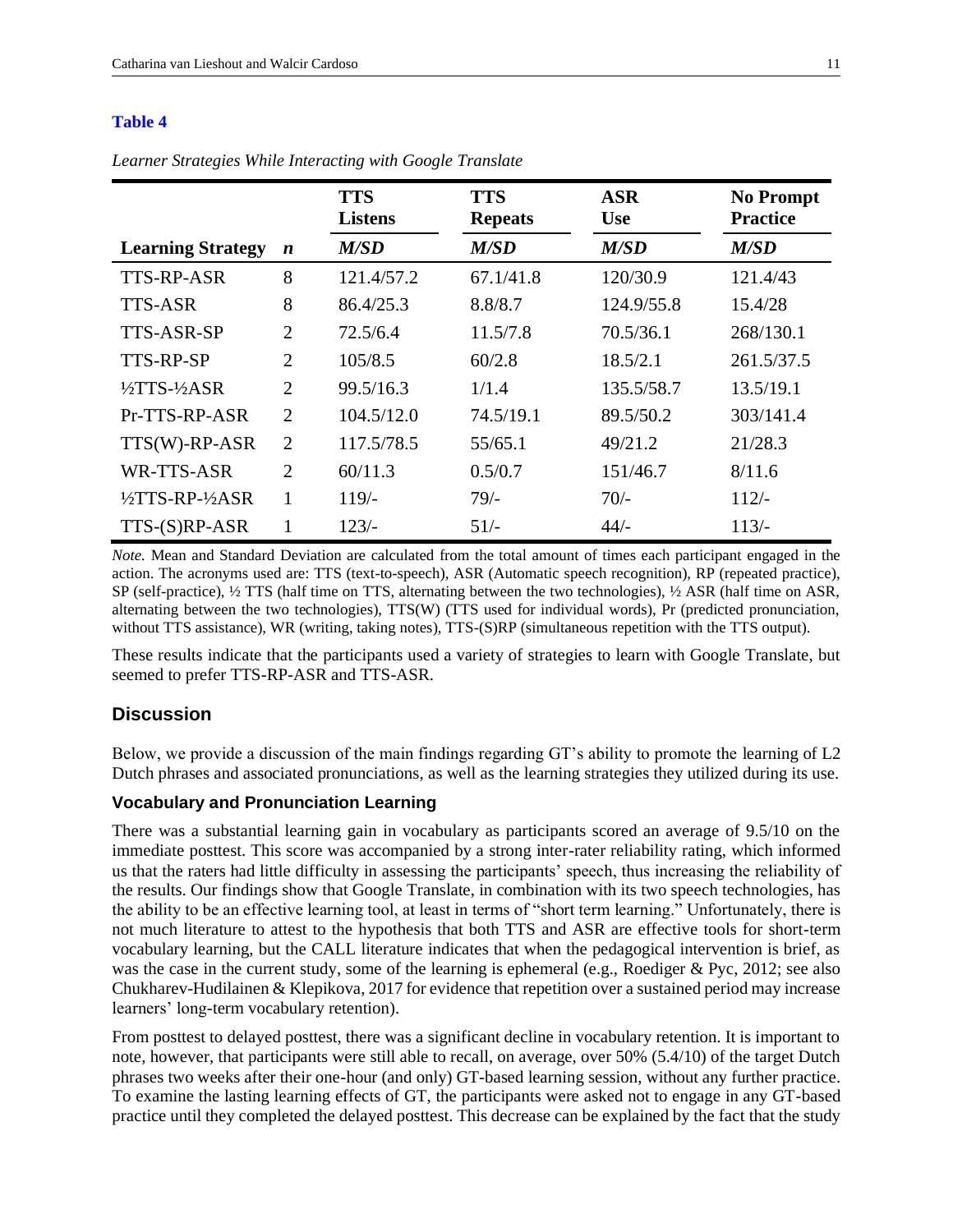does not necessarily reflect a standard learning context, in which learners would probably be encouraged to study and practice the target forms, store them in long-term memory, and eventually master them. With the inclusion of sustained practice and spaced repetition, as proposed by Roediger and Pyc (2012), GT could become a more effective tool for long-term learning. Spaced repetition, a method in which participants review previously learned material with increasing intervals of time, has been shown to enhance retention of information even years later (Ullman & Lovelett, 2016). Similarly, it has been demonstrated that with only three minutes of technology-stimulated vocabulary activities a day, learners can increase their vocabulary retention (Chukharev-Hudilainen & Klepikova, 2016). Future studies on the use of GT could incorporate spaced repetition into their research and investigate the tool's long-term effectiveness. This would also provide an opportunity to further examine the retention of pronunciation patterns at the delayed posttest, which we were not able to assess due to the loss of vocabulary, as mentioned earlier.

The delayed posttest vocabulary scores not only showed us the long-term effect of GT, but it also revealed some individual differences between participants, reinforced by the high standard deviations observed for vocabulary retention. Some participants were able to remember up to 80% of the target phrases  $(n = 8)$ , while others were only able to remember 20%  $(n = 2)$ . These observations are similar to those found in Pulido and Hambrick's (2008) study on vocabulary development, in which they also identified individual differences as a reason for variation in vocabulary retention. This suggests that GT is possibly a beneficial tool for some, but not all learners.

This study discovered that participants were able to successfully learn 10 Dutch phrases (vocabulary items) and their associated pronunciation. After roughly one hour of practice using Google Translate and its speech capabilities, the participants became intelligible and comprehensible, with a low degree of accentedness, according to the native Dutch-speaking raters. Considering that the TTS component of GT was the only aural access the participants had to the target language, these results reinforce Bione and Cardoso's (2020) suggestion that TTS is ready for implementation in L2 pedagogy, particularly because of the quality of its output (i.e., it is intelligible and comprehensible). It also corroborates Liakin et al.'s (2014) findings that ASR has the ability to improve pronunciation if used as a means for implicit feedback. This is the type of feedback we assume ASR is able to deliver (e.g., by comparing the ASR transcriptions of their oral attempt with their intentions, participants could assess their own pronunciation). From a pronunciation perspective, our findings suggest that Google Translate should be considered a valuable tool for use in L2 pedagogy, particularly in SDL contexts (fully autonomous or teacher-structured, as was the case in this study).

### **Interactions with Google Translate**

Individual differences were not only found in the amount of vocabulary retention over time, as discussed earlier. They were also observed in the types of interactions the participants had with GT (e.g., they used different learning strategies to achieve the assigned objectives). The idea that people learn differently has been reported since at least the late 1800s, when the American philosopher John Dewey (1938) established his experimental laboratory in which each student was taught according to their individual differences, shifting away from the emphasis on communal, classroom-based teaching.

Although this study did not examine learning style, it is possible that some participants incorporated their own approach to learning when using the tools available in GT. This was the case in a study by Jie and Xiaoqing (2006), in which the authors argued that their participants' learning styles had significant effects on their choice of learning strategy (e.g., "thinking" learners showed a preference for analyzing and low stress strategies, while "intuitive" learners were inclined to use summarizing strategies). In the context of our study, for instance, it is conceivable that the participants in the TTS-RP-ASR group are predominantly "auditory learners," as their learning strategies prioritized the use of TTS, oral repetition (RP), and the ASR to learn the 10 assigned Dutch phrases. Considering that TTS and ASR are speech-oriented, it is possible that these learners took advantage of their auditory traits such as phonological memory (e.g., the ability to orally memorize vocabulary) to improve their performance. Interestingly, after further investigation of one of the participants who used the TTS-RP-ASR strategy (purely sound-oriented), it was revealed that her performance was considerably above the mean of 121.4 TTS listens: she listened to the TTS 204 times.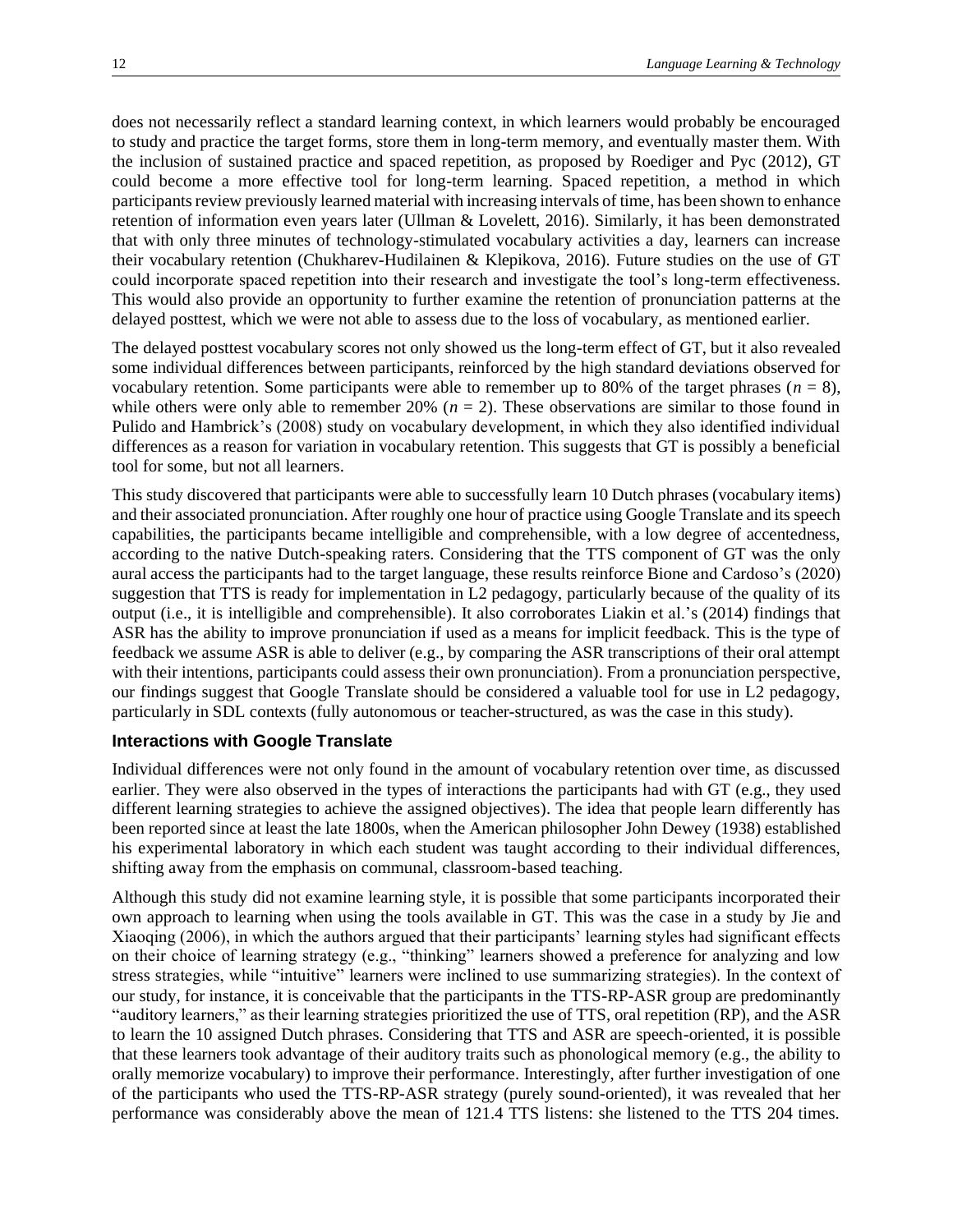This suggests that it may be possible that the participants who used other spelling-based strategies, such as WR-TTS-ASR, are predominantly visual learners (e.g., by writing what they hear or learn).

It is important to note, however, that although our participants were categorized based on 10 "learning strategies," we observed that they sometimes mixed and matched other strategies to achieve their goals (see Naiman et al., 1995, for similar observations). As all of the participants in this study were successful in the posttest, and no strategy seemed to produce more successful learners than others, it shows that GT is a flexible tool that can cater to different kinds of learners.

### **Conclusion**

This study examined GT's pedagogical capabilities as a tool to assist in the L2 learning of phrases and associated pronunciation in a self-direct context, and the interactions between the learner and the technology. The findings indicated that: (a) the participants were able to acquire Dutch vocabulary and pronunciation on a short-term basis, and (b) learners interacted with GT's translation, TTS, and ASR in different ways, demonstrating that GT can be utilized by learners with different approaches to (self-) learning. The main contribution of this study is that it is the first to examine GT as a tool for self-directed language learning in which translation, TTS, and ASR are combined to assist L2 learning.

This study was limited in a number of ways. First, there was no assessment of pronunciation during the delayed posttest because many participants did not remember some of the vocabulary after the two weeks that preceded the test. To address this limitation, future research should consider a methodology that includes the SDL of a foreign language longitudinally, in which participants are encouraged to practice target forms for a sustained period of time, and are given opportunities to practice in a systematic and extensive manner (spaced repetition), as recommended by Ullman and Lovelett (2016). Another limitation includes the number of participants. Although we are confident that our results provide interesting insights about the potential of GT as a pedagogical tool, a larger number of participants would provide a more diverse and potentially reliable sample of language learners. We would also like to acknowledge another limitation that is not exclusive to this study: the novelty effect (Clark, 1983), which is claimed to positively affect performance in the initial stages of the pedagogical implementation of a new technology. As has been observed in other CALL research (e.g., Cardoso, 2011; Liakin et al., 2014), it is possible that the gains observed in vocabulary and pronunciation were merely a result of the participants' initial excitement about GT and its speech-related features. Lastly, although we asked participants to not engage with any Dutch language between the posttest and the delayed posttest, we had no way of ensuring that they followed these directions.

The main pedagogical implication of our findings is that GT has the potential to be used as a pedagogical tool for self-directed language learning via a combination of its translation, TTS, and ASR capabilities, using some of the learning strategies uncovered by our research. Moving beyond the scope of the study, a possible pedagogical implementation of a GT-based, SDL language environment could involve students engaged in language-discovery activities so that they learn the skills to learn and continue to learn on their own ("strategy development"; Chapelle, 2001). For example, students could be asked to find out how to say a phrase in the target language (e.g., "Thank you"), practice it with GT (via translation, TTS, and ASR), and then share their discoveries with other students. Students could then share their discoveries and, consequently, increase their exposure to the target language in more meaningful, personalized ways, without over-reliance on the teacher or classroom materials for L2 input. This encourages learners to be responsible for their own learning, allows them to personalize their learning experiences, and reinforces a learner-centred learning environment (Kassem, 2019).

As this study explored multiple aspects of using Google Translate as a pedagogical tool, it has opened many doors for future research. Future studies should delve deeper into the relationship between language learners and GT, expand this research to other foreign languages, and address some of the study's limitations, as discussed above. Google Translate is continually updating and improving its translation and speech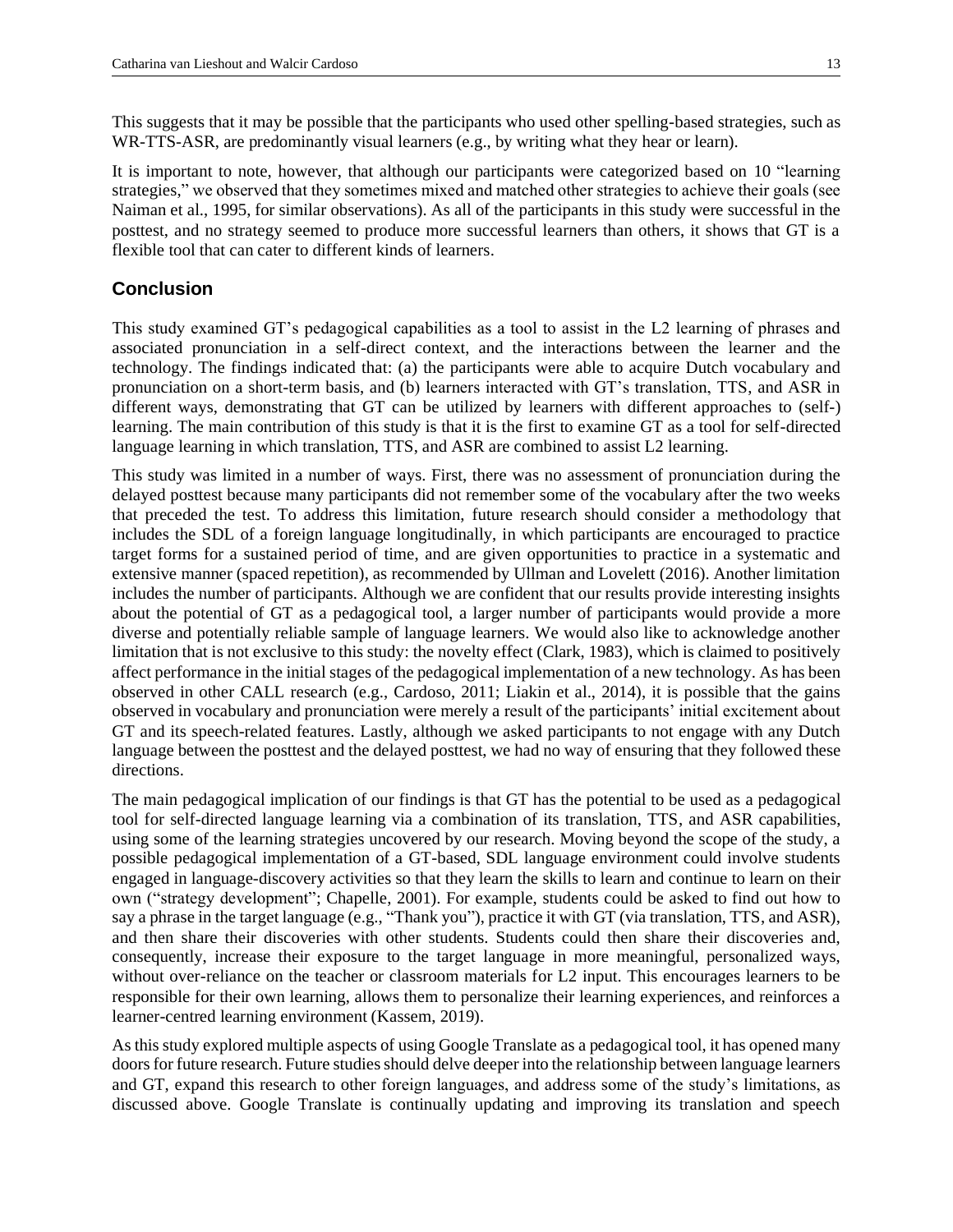capabilities. Therefore it is important that the research is brought up-to-date regularly so that language teachers and students are able to make informed decisions on how to use it as a teacher-structured, selfdirected pedagogical tool.

#### **Acknowledgements**

We acknowledge financial support from the Social Sciences and Humanities Research Council of Canada (Cardoso and Collins; SSHRC 435-2016-1603).

### **References**

- Abar, B., & Loken, E. (2010). Self-regulated learning and self-directed study in a pre-college sample. *Learning and Individual Differences, 20*, 25–29.
- Bahri, H., & Mahadi, T. (2016). Google Translate as a supplementary tool for learning Malay: A case study at Universiti Sains Malaysia. *Advances in Language and Literary Studies*, *7*(3), 161–167.
- Bione, T. & Cardoso, W. (2020). Synthetic voices in the foreign language context. *Language Learning & Technology, 24*(1), 169–186.<https://doi.org/10125/44715>
- Cardoso, W. (2011). Learning a foreign language with a learner response system: The students' perspective. *Computer Assisted Language Learning, 24*(5), 393–417. <https://doi.org/10.1080/09588221.2011.567354>
- Chapelle, C. (2001). *Computer applications in second language acquisition: Foundations for teaching, testing and research*. Cambridge University Press.
- Chapelle, C. (2003). *English language learning and technology.* John Benjamins.
- Chik, A. (2018). Learner autonomy and digital practices. In A. Chik, N. Aoki, & R. Smith (Eds.), *Autonomy in language learning and teaching* (pp. 73–92). Palgrave Macmillan.
- Chiu, T., Liou, H., & Yeh, Y. (2007). A study of web-based oral activities enhanced by automatic speech recognition for EF: College learning. *Computer Assisted Language Learning, 3*(3), 209–233. <https://doi.org/10.1080/09588220701489374>
- Chukharev-Hudilainen, E., & Klepikova, T. (2016). The effectiveness of computer-based spaced repetition in foreign language vocabulary instruction: A double-blind study*. CALICO Journal, 33*(3), 334–354.<https://doi.org/10.1558/cj.v33i3.26055>
- Clark, R. (1983). Reconsidering research on learning from media. *Review of Educational Research, 53*(4), 445–459.
- Cosnefroy, L., & Carré, P. (2014) Self-regulated and self-directed learning: Why don't some neighbors communicate? *International Journal of Self-Directed Learning, 11*(2), 1–12.
- Derwing, T., & Munro, M. (2009). Putting accent in its place: Rethinking obstacles to communication. *Language Teaching: Surveys and Studies, 42*(4), 476–490. <https://doi.org/10.1017/S026144480800551X>
- Dewey, J. (1938). *Experience & Education*. Kappa Delta Pi.Dickerson, W. (2015). Using orthography to teach pronunciation. In M. Reed & J. Levis (Eds.), *The handbook of English pronunciation* (pp. 488– 503). Wiley Blackwell.
- Dörnyei, Z. (2005). *The psychology of the language learner: Individual differences in second language acquisition*. Lawrence Erlbaum.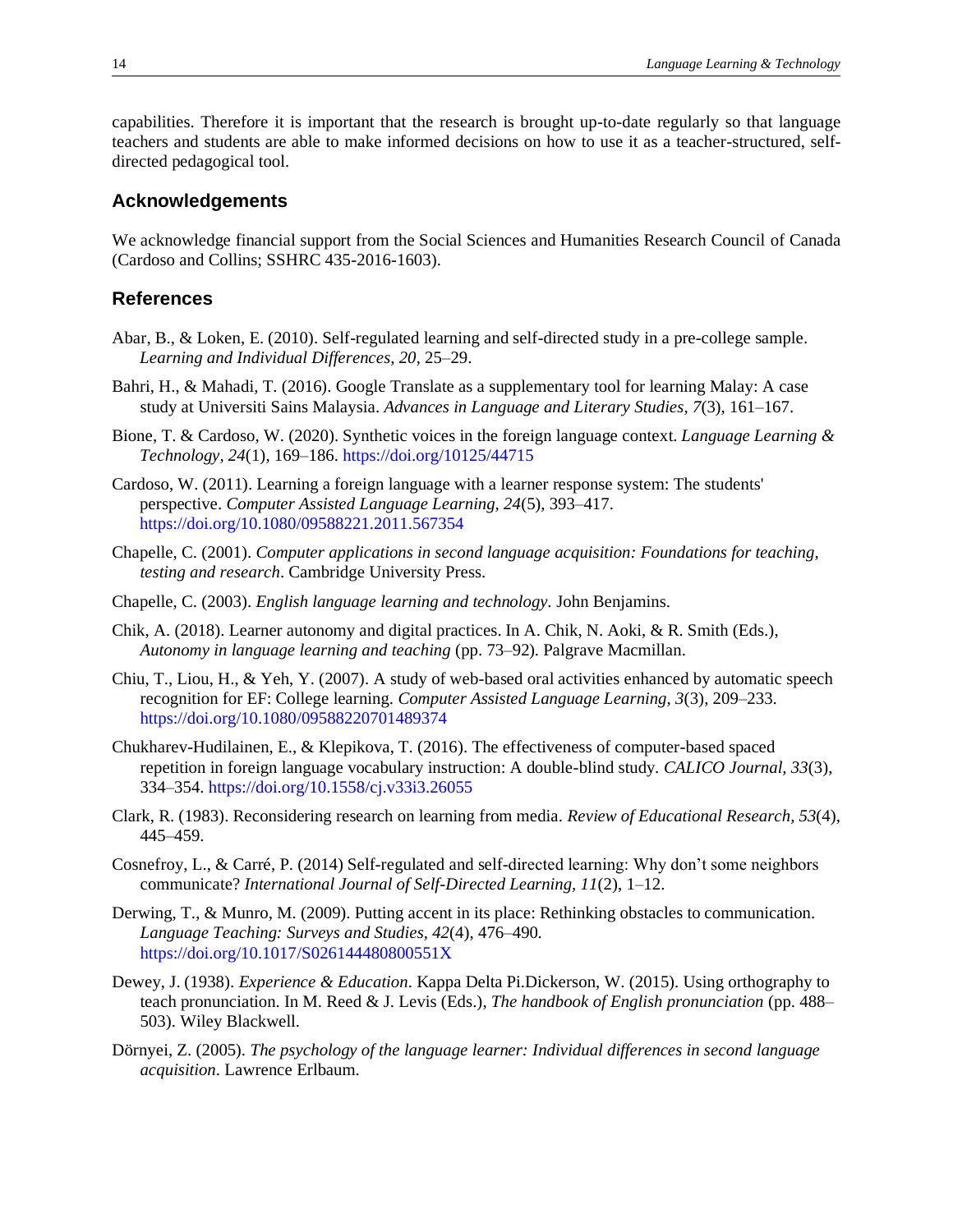- Du, F. (2013). Student perspectives on self-direct language learning: Implications for teaching and research. *International Journal for Scholarship of Teaching and Learning, 7*(2), 1–18. <https://doi.org/10.20429/ijsotl.2013.070224>
- Godwin-Jones, R. (2013). Emerging technologies: The technological imperative in teaching and learning less commonly taught languages. *Language Learning & Technology, 17*(1), 7–19. <http://dx.doi.org/10125/24502>
- Godwin-Jones, R. (2019). Riding the digital wilds: Learner autonomy and informal language learning. *Language Learning & Technology*, *23*(1), 8–25.<https://doi.org/10125/44667>
- Groves, M., & Mundt, K. (2015). Friend or foe? Google Translate in language for academic purpose. *English for Specific Purposes, 37*(1), 112–121.
- Handley, Z. (2009). Is text-to-speech synthesis ready for use in computer-assisted language learning? *Spoken Language Technology for Education*, *Speech Communication, 51*(10), 906–919. <https://doi.org/10.1016/j.specom.2008.12.004>
- Jie, L., & Xiaoqing, Q. (2006). Language learning styles and learning strategies of tertiary-level English learners in China. *RELC Journal, 37*(1), 67–90.<https://doi.org/10.1177/0033688206063475>
- Kassem, H. (2019). The impact of student-centered instruction on EFL learners' affect and achievement. *English Language Teaching, 12*(1), 134–153. <https://doi.org/10.5539/elt.v12n1p134>
- Lai, C. (2013). A framework for developing self-directed technology use for language learning. *Language Learning & Technology, 17*(2), 100–122[. http://dx.doi.org/10125/44326](http://dx.doi.org/10125/44326)
- LaRocca, S., Morgan, L., & Bellinger, S. (1999). On the path to 2x learning: Exploring the possibilities of advanced speech recognition. *CALICO Journal, 3*(3), 295–309. <https://www.jstor.org/stable/24147845>
- Leite, F., Cochat, C., Salgado, H., da Costa, M., Queiros, M., Campos, O., & Carvalho, P. (2016). Using Google Translate in the hospital: A case report. *Technology and Health Care, 24*(6), 965–968. <https://doi.org/10.3233/THC-161241>
- Liakin, D., Cardoso, W., & Liakina, N. (2014). Learning L2 pronunciation with a mobile speech recognizer: French /y/. *CALICO Journal, 32*(1), 1–25.<https://doi.org/10.1558/cj.v32i1.25962>
- Liakin, D., Cardoso, W., & Liakina, N. (2017a) The pedagogical use of mobile speech synthesis: Focus on French liaison. *Computer Assisted Language Learning, 30*(3-4), 348–365. <https://doi.org/10.1080/09588221.2017.1312463>
- Liakin, D., Cardoso, W., & Liakina, N. (2017b). Mobilizing instructions in a second language context: Learners' perception of two-speech technologies. *Languages, 2*(3), 1–21. <https://doi.org/10.3390/languages2030011>
- Little, D. (1995). Learning as dialogue: The dependence of learner autonomy on teacher autonomy. *System, 23*(2), 175–181. [https://doi.org/10.1016/0346-251X\(95\)00006-6](https://doi.org/10.1016/0346-251X(95)00006-6)
- Liu, T., & Lin, P. (2011). What comes with technological convenience? Exploring the behaviors and performances of learning with computer-mediated dictionaries. *Computers in Human Behavior, 27*(1), 373–383.<https://doi.org/10.1016/j.chb.2010.08.016>
- Mutlu, A., & Eröz-Tuga, B. (2013). The role of computer-assisted language learning in promoting learner autonomy. *Eurasian Journal of Education Research, 51*(1), 107–122.
- Naiman, N., Fröhlich, M., Stern, H., & Todesco, A. (1995) *The good language learner*. Multilingual Matters.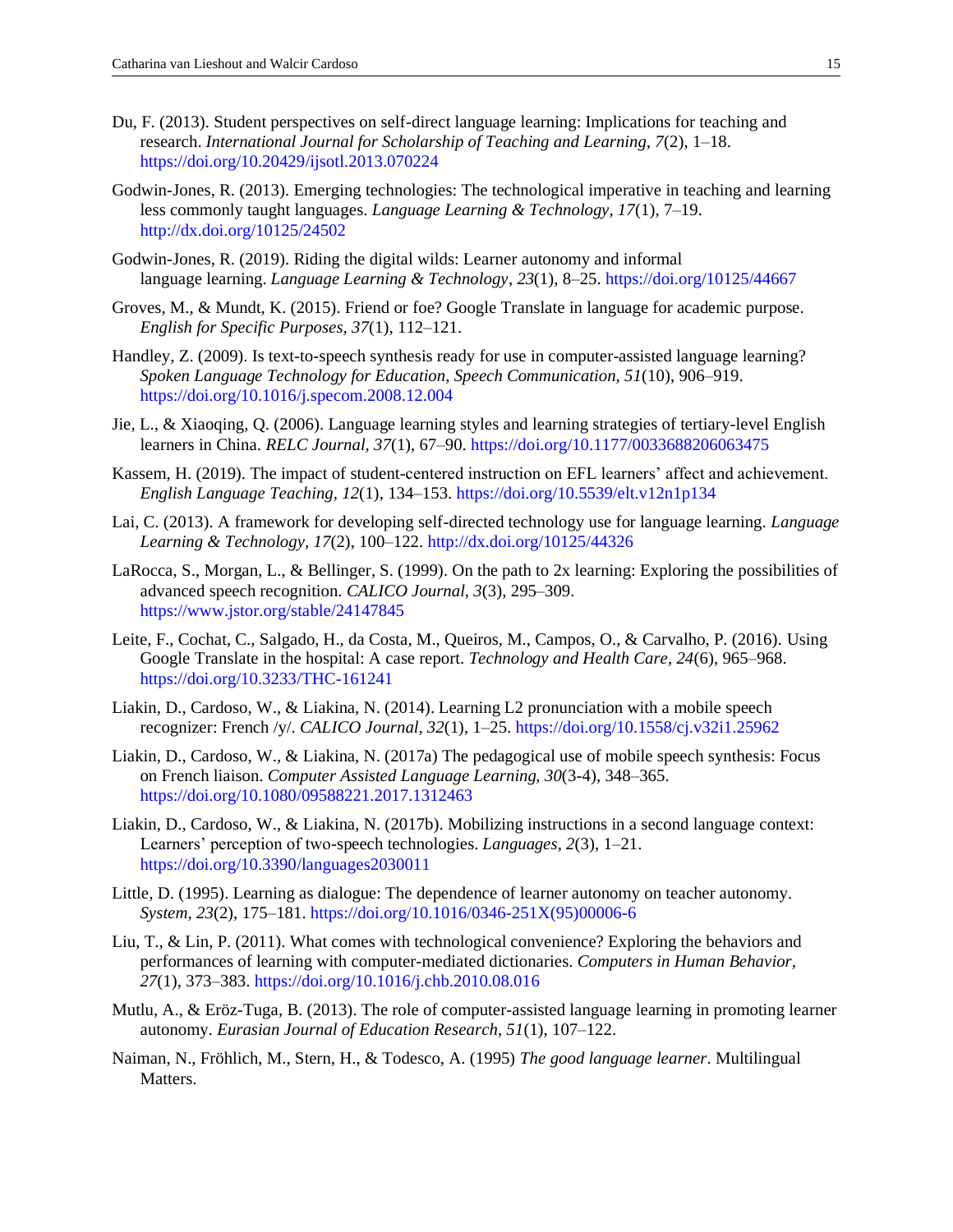- Nation, P. (2003). Vocabulary. In D. Nunan (Ed.), *Practical English language teaching* (pp. 129–152). McGraw Hill.
- Neri, A., Cucchiarini, C., Strik, H., & Boves, L. (2002). The pedagogy-technology interface in computer assisted pronunciation training. *Computer Assisted Language Learning, 15(*5*)*, 441–467. <https://doi.org/10.1076/call.15.5.441.13473>
- Pienemann, M. (2007). Processability theory. In B. VanPatten & J. Williams (Eds.), *Theories in second language acquisition – An Introduction* (pp. 137–154). John Benjamins.
- Pollitt, M. (2014). A warning from history for the Google Translate generation. *History Today, 64*(9), 3– 4.
- Pulido, D., & Hambrick, D. (2008). The virtuous circle: Modeling individual differences in L2 reading and vocabulary development. *Reading in a Foreign Language, 20*(2), 164–190. https://doi.org/10125/66821
- Roediger, H., & Pyc, M. (2012). Inexpensive techniques to improve education: Applying cognitive psychology to enhance educational practice. *Journal of Applied Research in Memory and Cognition, 1*(4), 242–248. <https://doi.org/10.1016/j.jarmac.2012.09.002>
- Sert, N., & Boynuegri, E. (2017). Digital technology use by the students and English teachers and selfdirected language learning. *World Journal on Educational Technology: Current Issues, 9*(1), 24–34. <https://doi.org/10.18844/wjet.v9i1.993>
- Shu-Ping, L., Hui-Kai, S., & Shin-Da, L. (2012). Effects of computer-based immediate feedback on foreign language listening comprehension and test-associated anxiety. *Perceptual & Motor Skills, 114*(3), 995–1006.<https://doi.org/10.2466/28.11.21.PMS.114.3.995-1006>
- Thering, R. (2018, November 18). Basic English: 30 golden phrases that are incredibly useful. *Fluent-U.*  <https://www.fluentu.com/blog/english/basic-english-phrases/>
- Ullman, M., & Lovelett, J. (2018). Implications of the declarative/procedural model for improving second language learning: The role of memory enhancement techniques. *Second Language Research, 34*(1), 39–65. <https://doi.org/10.1177/0267658316675195>
- Yeh, R. (2014). *Effective strategies for using text-to-speech, speech-to-text, and machine-translation technology for teaching Chinese: A multiple-case study* (ProQuest 3666758) [Doctoral dissertation, Northcentral University].
- Yoshida, M. (2018). Choosing technology tools to meet pronunciation teaching and learning goals. *CATESOL Journal, 30*(1), 195–212.
- Zimmerman, B. (1990). Self-regulated learning and academic achievement: An overview. *Educational Psychologist, 25*(1), 3–17[. http://dx.doi.org/10.1207/s15326985ep2501\\_2](http://dx.doi.org/10.1207/s15326985ep2501_2)
- Zimmerman, B. (2000). Self-efficacy: An essential motive to learn. *Contemporary Educational Psychology, 25*(1), 82–91. <https://doi.org/10.1006/ceps.1999.1016>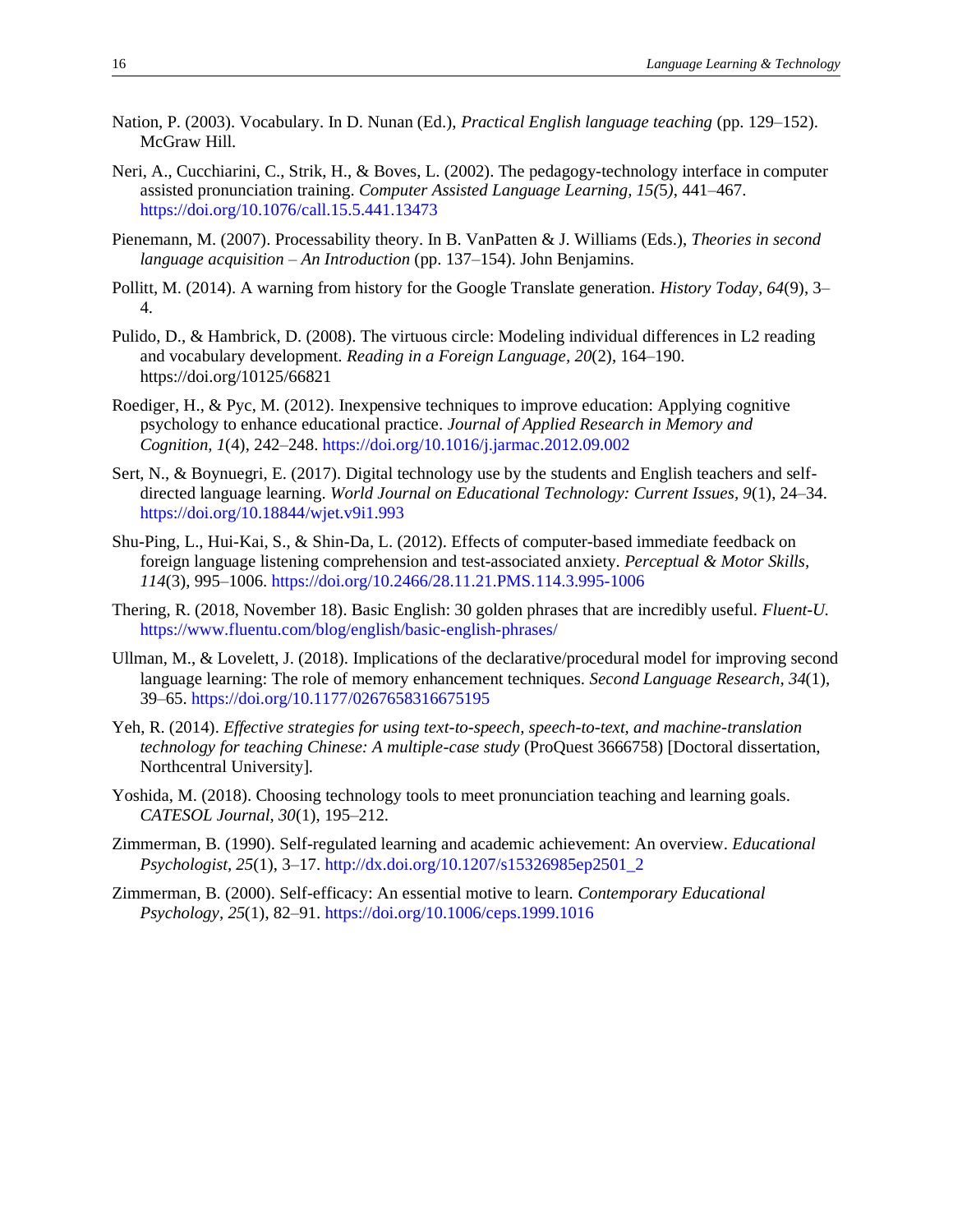## <span id="page-16-0"></span>**[Appendix A](#page-17-0)**

### **Language Objectives**

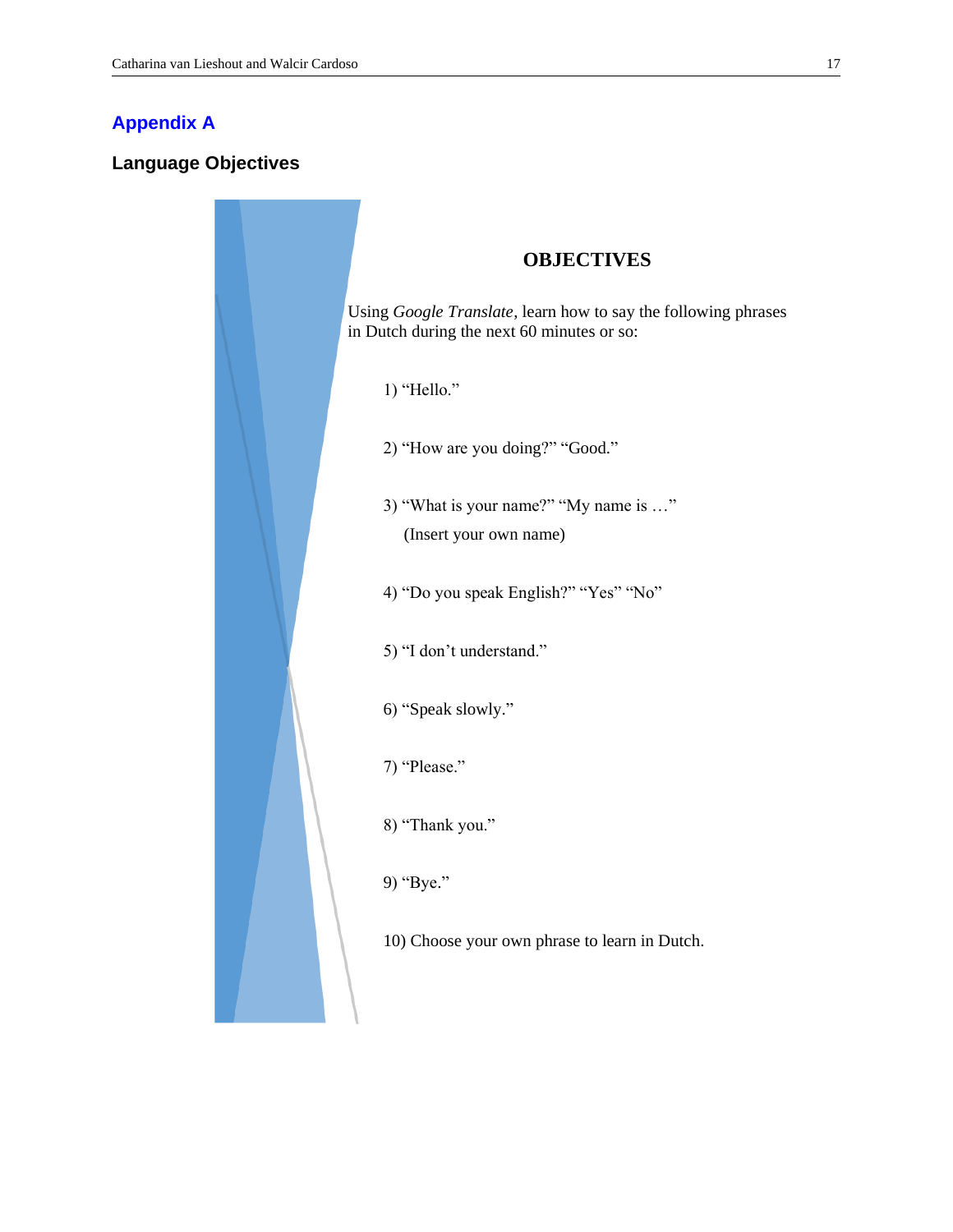# <span id="page-17-0"></span>**[Appendix](#page-7-0) B**

**Demographic Questionnaire**

|    | Participant's code:                                                                                                                                                                                                                    |
|----|----------------------------------------------------------------------------------------------------------------------------------------------------------------------------------------------------------------------------------------|
|    | 18-20<br>$21 - 25$<br>$26 - 30$<br>$36-40$<br>1) Age:<br>$31 - 35$<br>41 and up                                                                                                                                                        |
|    | 2) Gender (optional):                                                                                                                                                                                                                  |
|    | 3) What is/are your first language/s?                                                                                                                                                                                                  |
|    | 4) What <b>other languages</b> do you know or speak?                                                                                                                                                                                   |
| 5) | Have you ever learned any languages on your own?<br>Yes / No<br>a. If so, which one(s)?<br>b. If so, what tools/books/websites did you use to learn?<br>c. If so, what tools/books/websites did you use to learn pronunciation? Which? |
|    | 6) How often do you use Google Translate?<br>4 5 6 (Very frequently)<br>(Rarely)<br>$1\quad 2$<br>$\mathfrak{Z}$                                                                                                                       |
|    | 7) If you use Google translate, what do you use if for?                                                                                                                                                                                |
|    | 8) What is your highest level of educational?                                                                                                                                                                                          |
|    | <b>Bachelors</b><br>Primary<br>Secondary<br><b>Masters</b><br>PhD<br>What do/did you study?                                                                                                                                            |
|    | 9) I enjoy using technology.<br>(Not much)<br>$\mathbf{1}$<br>2<br>5 6<br>(Very much)<br>3<br>4                                                                                                                                        |
|    | 10) How interested are you in learning new languages?<br>(Not much)<br>$1 \t2 \t3 \t4 \t5 \t6$ (Very much)                                                                                                                             |
|    | 11) I am motivated to learn Dutch in this study.<br>Strongly Disagree 1 2 3 4<br>5 6 Strongly Agree                                                                                                                                    |
|    | 12) Have you ever learned or been exposed to the Dutch language? If so, please explain.                                                                                                                                                |